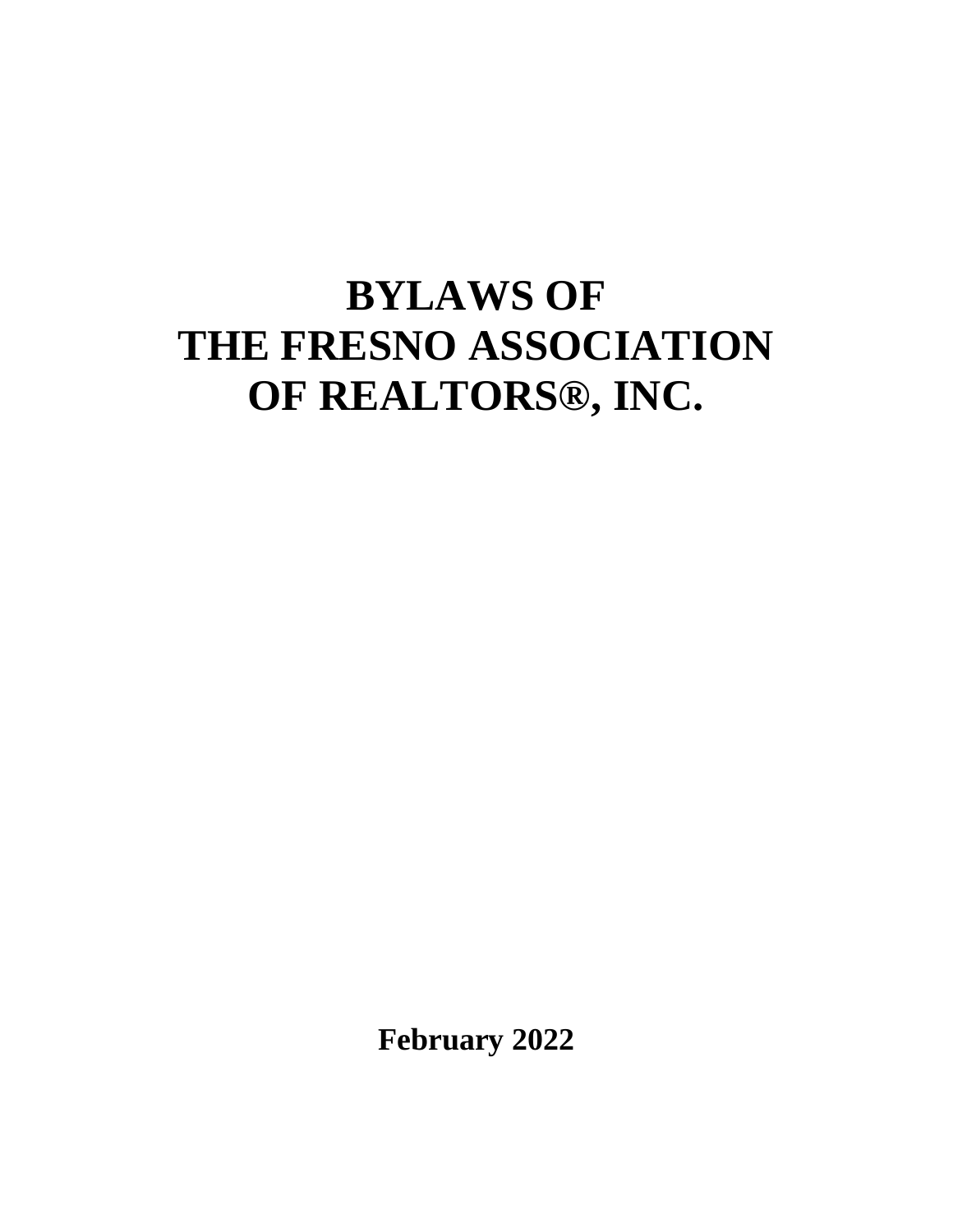# TABLE OF CONTENTS

| <b>ARTICLE I - NAME</b> |                                                                         |  |
|-------------------------|-------------------------------------------------------------------------|--|
|                         |                                                                         |  |
| Section 2.              |                                                                         |  |
|                         | <b>ARTICLE II - OBJECTIVES</b>                                          |  |
| Section 1.              |                                                                         |  |
|                         | <b>ARTICLE III - NATIONAL AND STATE MEMBERSHIPS</b>                     |  |
| Section 1.              |                                                                         |  |
| Section 2.              |                                                                         |  |
| Section 3.              | Adoption & Enforcement of N.A.R. Code of Ethics; Compliance with N.A.R. |  |
|                         |                                                                         |  |
| Section 4.              |                                                                         |  |
|                         | <b>ARTICLE IV - JURISDICTION</b>                                        |  |
| Section 1.              |                                                                         |  |
| Section 2.              |                                                                         |  |
|                         | ARTICLE V – MEMBERSHIP, QUALIFICATION, APPLICATION AND ACCEPTANCE       |  |
| Section 1.              |                                                                         |  |
| Section 2.              |                                                                         |  |
| Section 3.              |                                                                         |  |
| Section 4.              |                                                                         |  |
| Section 5.              |                                                                         |  |
| Section 6.              |                                                                         |  |
| Section 7.              |                                                                         |  |
| Section 8.              |                                                                         |  |
| Section 9.              |                                                                         |  |
| Section 10.             |                                                                         |  |
| Section 11.             |                                                                         |  |
| Section 12              |                                                                         |  |
| Section 13.             |                                                                         |  |
|                         | ARTICLE VI - PRIVILEGES AND DUTIES OF MEMBERSHIP                        |  |
| Section 1.              |                                                                         |  |
| Section 2.              |                                                                         |  |
| Section 3.              |                                                                         |  |
| Section 4.              |                                                                         |  |
| Section 5.              |                                                                         |  |
| Section 6.              |                                                                         |  |
| Section 7.              |                                                                         |  |
| Section 8.              |                                                                         |  |
| Section 9.              |                                                                         |  |
|                         | ARTICLE VII - PROFESSIONAL STANDARDS AND ARBITRATION                    |  |
| Section 1.              |                                                                         |  |
| Section 2.              |                                                                         |  |
|                         |                                                                         |  |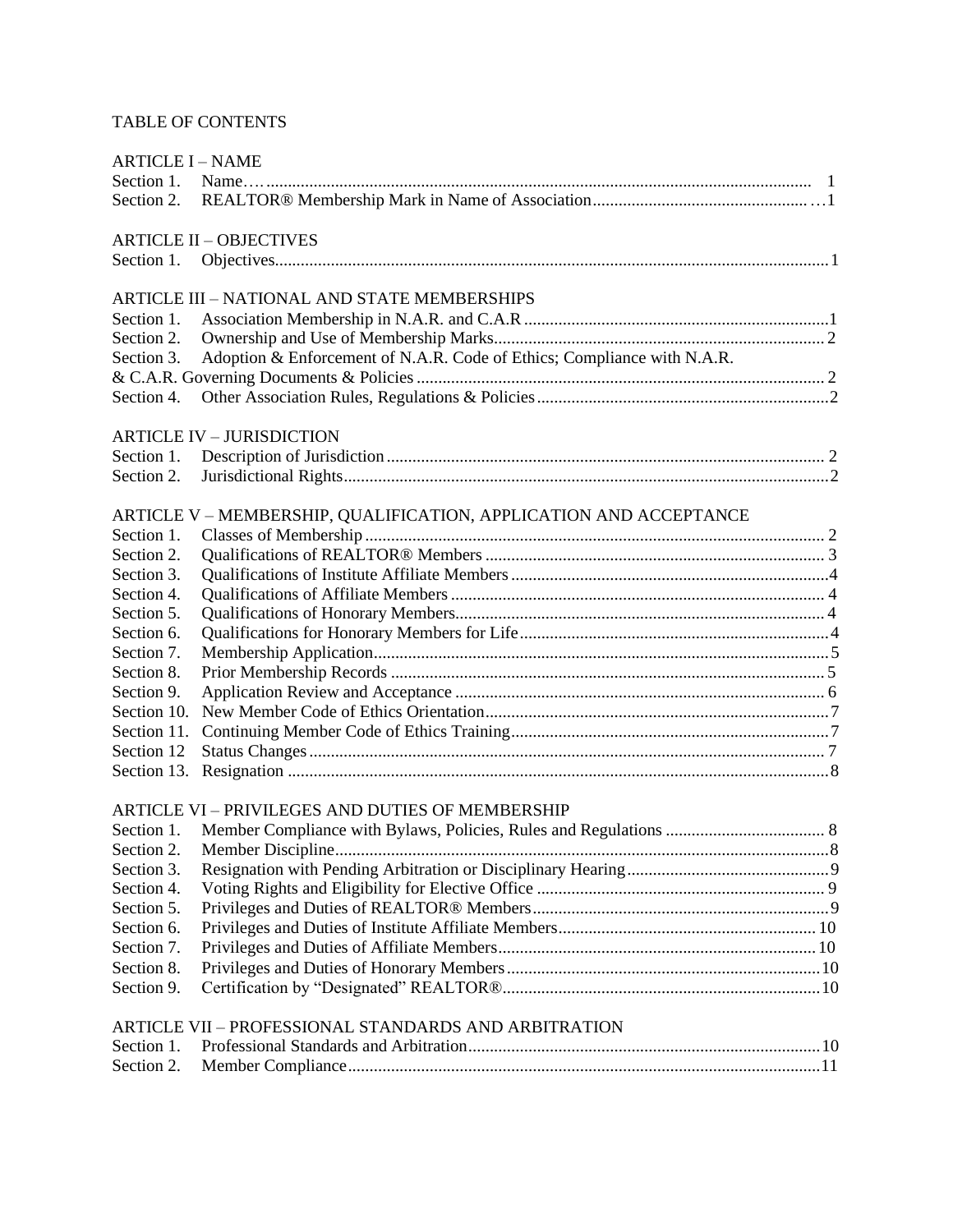## ARTICLE VIII – USE OF THE TERMS REALTOR® AND REALTORS®

| Section 3. Use of REALTOR® Membership Marks Dependent on Status of Firm Principals 11 |  |
|---------------------------------------------------------------------------------------|--|
| Section 4. Institute Affiliate Members Ineligible to Use REALTOR® Membership Marks 11 |  |
|                                                                                       |  |

# **ARTICLE IX - DUES AND ASSESSMENTS**

| Section 5. Reinstatement After Termination for Nonpayment of Financial Obligations 15 |  |
|---------------------------------------------------------------------------------------|--|
|                                                                                       |  |
| Section 7. Notice of Delinquent Dues Fees Fines, Assessments and Other Financial      |  |
|                                                                                       |  |
|                                                                                       |  |

# **ARTICLE X - OFFICERS AND DIRECTORS**

# **ARTICLE XI - MEETINGS**

# **ARTICLE XII - COMMITTEES**

# **ARTICLE XIII - FISCAL YEAR**

| Section | $\ldots$ $\ldots$ $\ldots$ $\ldots$ $\ldots$ $\ldots$ $\ldots$ $\ldots$ $\ldots$ $\ldots$ $\ldots$ $\ldots$ $\ldots$ $\ldots$ $\ldots$ $\ldots$ $\ldots$ $\ldots$ $\ldots$ $\ldots$ $\ldots$ $\ldots$ |  |  |
|---------|-------------------------------------------------------------------------------------------------------------------------------------------------------------------------------------------------------|--|--|
|---------|-------------------------------------------------------------------------------------------------------------------------------------------------------------------------------------------------------|--|--|

# **ARTICLE XIV – RULES OF ORDER**

| Section 1 |  |  |
|-----------|--|--|
|-----------|--|--|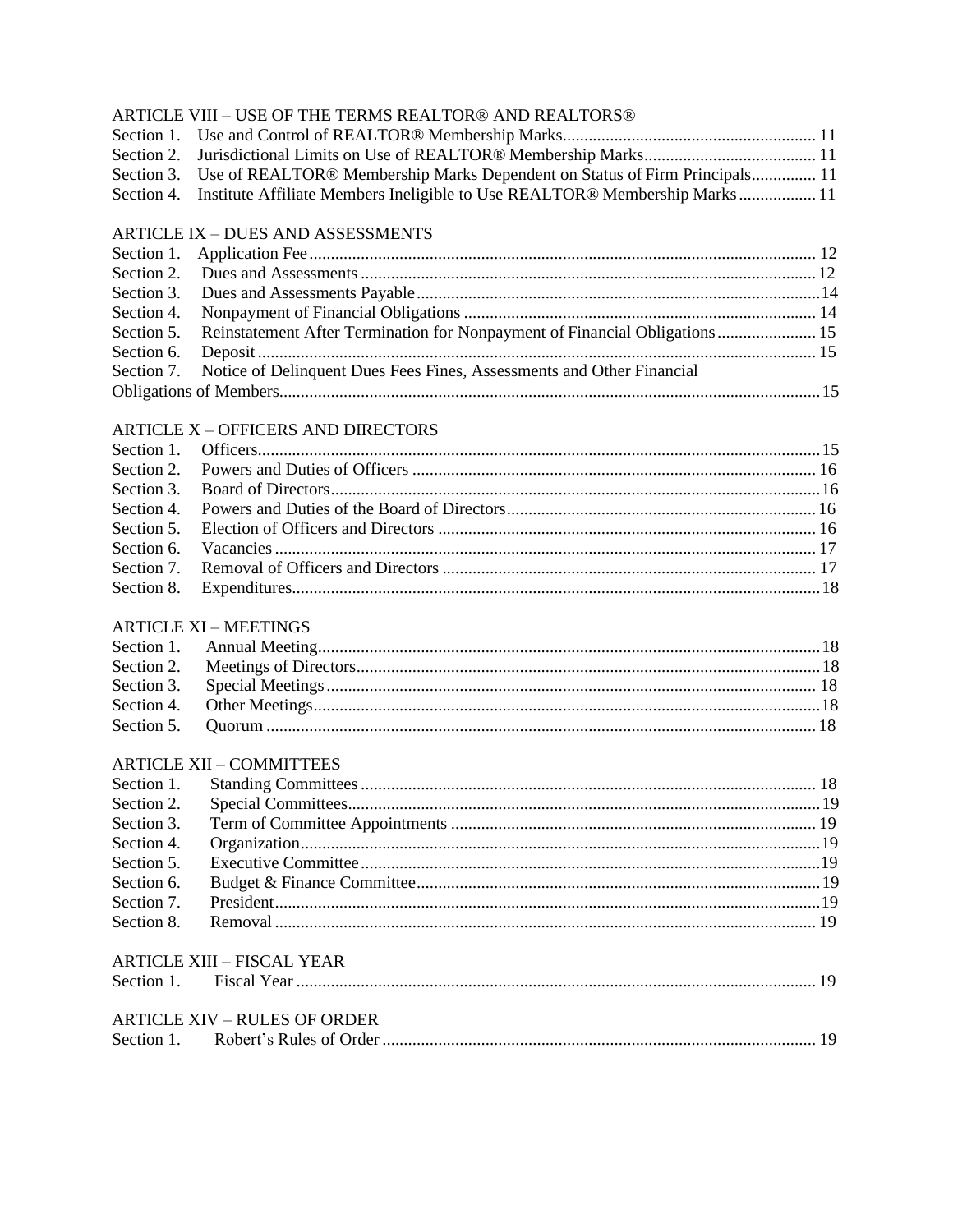| <b>ARTICLE XV - AMENDMENTS</b>                  |  |
|-------------------------------------------------|--|
|                                                 |  |
| Section 2.                                      |  |
| <b>ARTICLE XVI – PLACE OF OFFICE</b>            |  |
|                                                 |  |
| <b>ARTICLE XVII - DISSOLUTION</b>               |  |
|                                                 |  |
| <b>ARTICLE XVIII - MULTIPLE LISTING SERVICE</b> |  |
|                                                 |  |
|                                                 |  |
|                                                 |  |
|                                                 |  |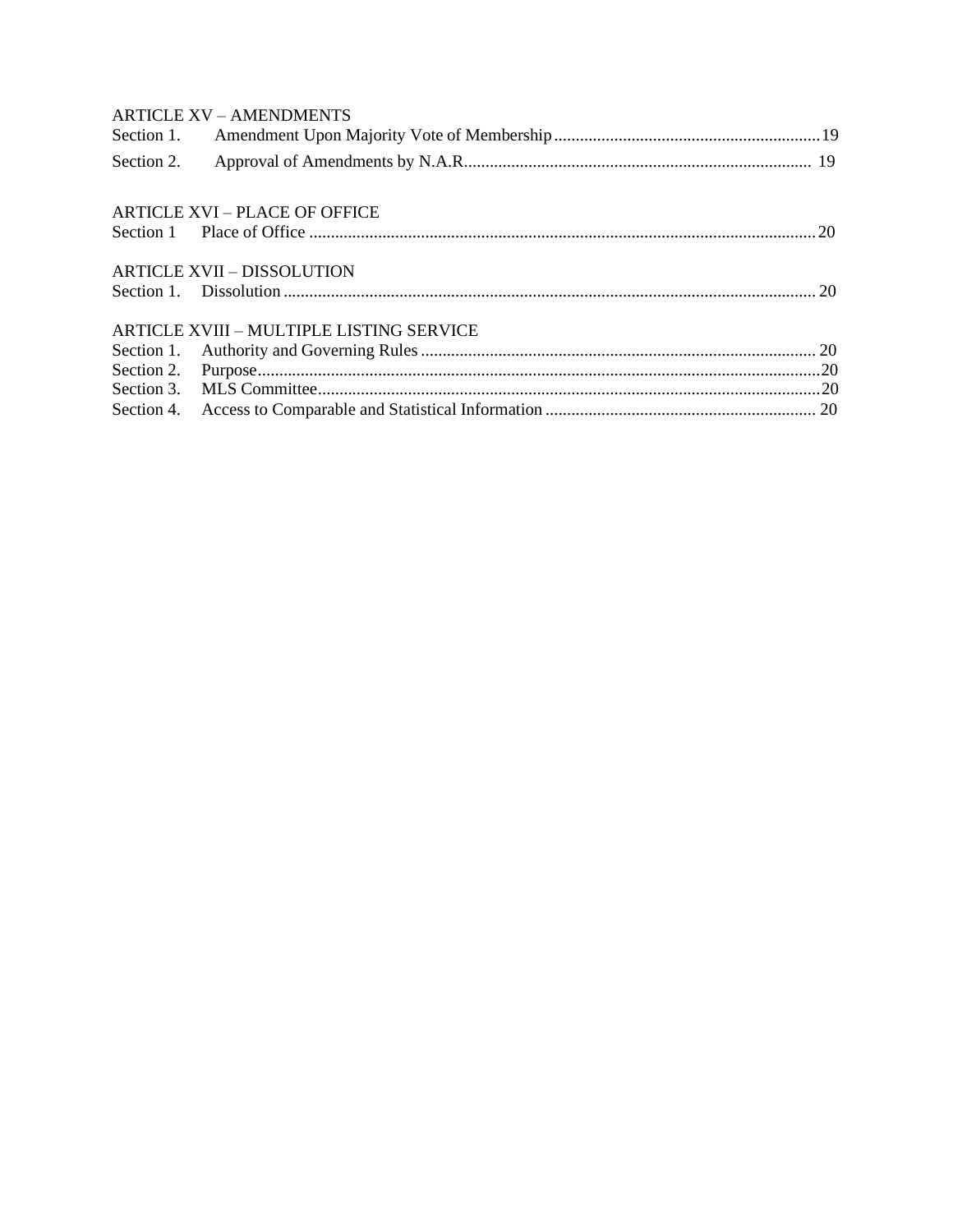#### BYLAWS OF THE

#### Fresno Association of REALTORS®, Incorporated

#### **ARTICLE I – NAME**

Section 1. Name. The name of this organization shall be the Fresno Association of REALTORS®, Incorporated (hereinafter referred to as the "A.O.R." or "Association").

Section 2. REALTOR® Membership Mark in Name of Association. Inclusion and retention of the registered collective membership mark "REALTORS®" in the name of the A.O.R. shall be governed by the Constitution and Bylaws of the NATIONAL ASSOCIATION OF REALTORS® (hereinafter "N.A.R.") as from time to time amended.

#### <span id="page-4-0"></span>**ARTICLE II – OBJECTIVES**

The MISSION of the FRESNO ASSOCIATION OF REALTORS® is to promote the Professionalism, Integrity and Competence of REALTORS®.

Section 1. Objectives. The objectives of the A.O.R. are:

- (a) To unite those engaged in the recognized branches of the real estate profession for the purpose of exerting a beneficial influence upon the profession and related interests. The "recognized branches of the real estate profession" include buying, selling, exchanging, renting or leasing, managing, counseling, appraising for others for compensation, building, developing or subdividing real estate.
- (b) To promote a unified medium for real estate owners and those engaged in the real estate profession as expressed in the Code of Ethics of N.A.R. (hereinafter "Code of Ethics").
- (c) To provide a unified medium for real estate owners and those engaged in the real estate profession whereby their interests may be safeguarded and advanced.
- (d) To further the interest of home and other real property ownership.
- (e) To unite those engaged in the real estate profession in this community with the CALIFORNIA ASSOCIATION OF REALTORS® (hereinafter "C.A.R.") and N.A.R. thereby furthering their own objectives throughout the state and nation, and obtaining the benefits and privileges of membership therein.
- (f) To designate, for the benefit of the public, those individuals within the state of California authorized to use the terms REALTOR® and REALTORS® as licensed, prescribed, and controlled by N.A.R.

#### <span id="page-4-1"></span>**ARTICLE III – NATIONAL AND STATE MEMBERSHIPS**

Section 1. Association Membership in N.A.R. and C.A.R. The A.O.R shall be a member of N.A.R. and C.A.R. as defined in the governing documents of N.A.R and C.A.R. By reason of the A.O.R.'s membership in N.A.R. and C.A.R., each REALTOR® member of the A.O.R. shall be entitled to membership in N.A.R. and C.A.R. without further payment of dues. The A.O.R. shall continue as a member of N.A.R. and C.A.R.,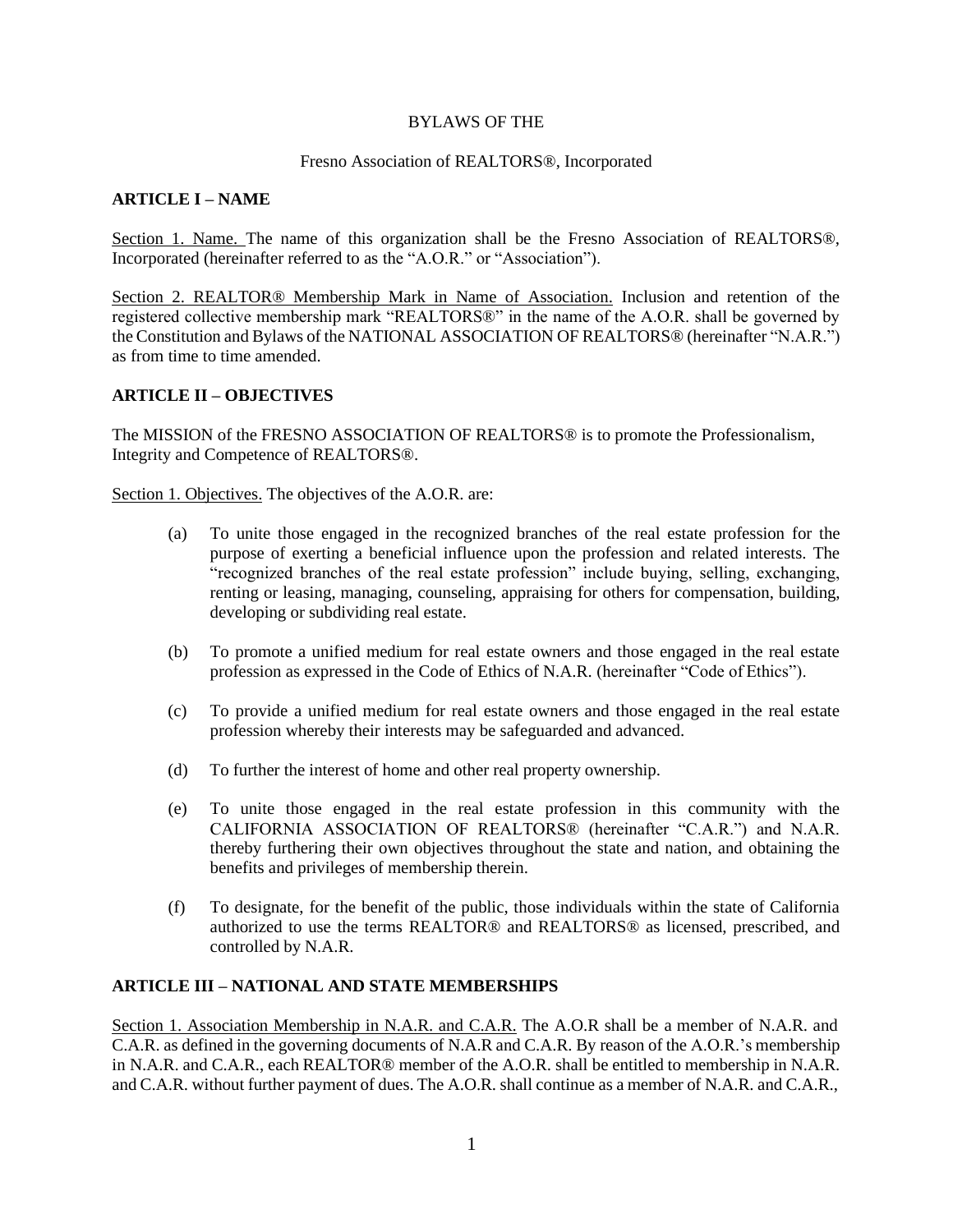unless by a majority vote of all of its REALTOR® members the decision is made to withdraw, in which case N.A.R. and C.A.R. shall be notified in writing at least one month in advance of the date designated for the termination of the A.O.R.'s membership.

Section 2. Ownership and Use of REALTOR® Membership Marks. The A.O.R. recognizes the exclusive property rights of N.A.R. in the terms REALTOR® and REALTORS®. The A.O.R. may use the terms while it is a member in good standing of N.A.R. The A.O.R. shall discontinue use of the terms in any form in its name, upon ceasing to be a member of N.A.R., or upon a determination by the Board of Directors of N.A.R. that it has violated the conditions imposed upon use of the terms.

Section 3. Adoption & Enforcement of N.A.R. Code of Ethics; Compliance with N.A.R. & C.A.R. Governing Documents & Policies. The A.O.R. adopts the N.A.R. Code of Ethics and agrees to enforcethe code of Ethics among its REALTOR® members. The A.O.R. and all of its members agree to abide by the Constitution, Bylaws, Rules and Regulations, Code of Ethics, and policies of N.A.R. and C.A.R.

Section 4. Other Association Rules, Regulations & Policies. The A.O.R. may adopt any Rules and Regulations or policies not inconsistent with the Constitution, Bylaws, Rules and Regulations, Code of Ethics, and policies of N.A.R. and C.A.R. and these Bylaws. Any inconsistencies between the A.O.R.'s Rules and Regulations or policies and the Bylaws of the A.O.R. (hereinafter "Bylaws") shall be controlled by the Bylaws.

## <span id="page-5-0"></span>**ARTICLE IV – JURISDICTION**

Section 1. Description of Jurisdiction. The territorial jurisdiction of the A.O.R. as a member of N.A.R. is: Fresno County which includes the cities of Coalinga, Huron, Laton, Auberry, Big Creek, Biola, Burrel, Cantua Creek, Caruthers, Clovis, Del Rey, Dunlap, Firebaugh, Five Points, Fowler, Fresno, Friant, Helm, Hume, Huntington Lake, Kerman, Kingsburg, Mendota, Miramonte, Orange Cove, Parlier, Peoria, Prather, Raisin City, Reedley, Riverdale, Sanger, Selma, Shaver Lake, Tollhouse, Tranquility, Squaw Valley. Additionally metes and bounds consisting of Western boundary beginning at T6S R20E and the intersection of County Madera line (SW corner Sec 31 T6S R20E), thence South along the Range line for ranges common to 19E and 18 miles more or less to the Township and Range intersection line common to T9S R20E, T10S R20E, T9S R19E. Southern Boundary; thence East along the Township line common to Township 9S and 10S for 17 miles more or less to the intersection with the San Joaquin River, which is the approximate corner of S-1/4 Sec 35 T9S R21E and the Madera County line. Eastern boundary; thence in a Northeasterly direction along the County line common to Madera and Fresno Counties to the intersection of the line of Mono County line. Northern boundary; thence North along the line common to the Counties of Madera and Mono to the intersection of the Tuolomne County line; thence along the line common to the Counties of Madera and Mariposa back to the point of beginning, all in the County of Madera,California.

Section 2. Jurisdictional Rights. Territorial jurisdiction is defined to mean the right and duty to control the use of the terms REALTOR® and REALTORS® subject to the conditions set forth in the Bylaws and those of N.A.R., and to protect and safeguard the property rights of N.A.R. in those terms.

## <span id="page-5-1"></span>**ARTICLE V – MEMBERSHIP, QUALIFICATION, APPLICATION AND ACCEPTANCE**

Section 1. Classes of Membership. There shall be six classes of membership: (a) REALTOR® members; (b) Institute Affiliate Members; (c) Affiliate Members; (d) Honorary Members; (e) Honorary Member for Life; and (f) Franchise Corporate Officers.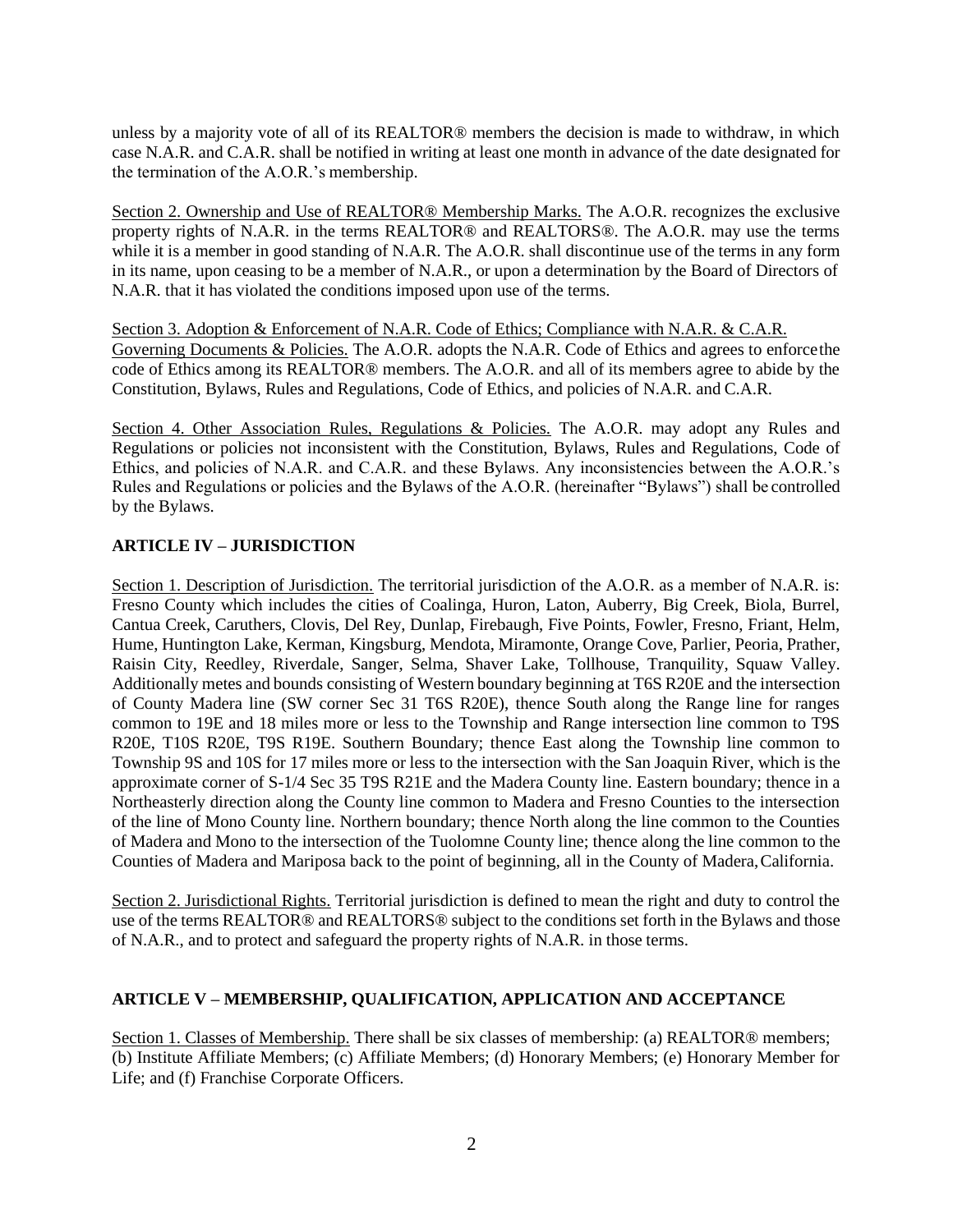#### Section 2. Qualifications of REALTOR® Members.

- 2.1 REALTOR® members, whether primary or secondary, who are principals, ("principals" are defined, herein and throughout these bylaws when this terminology is used, as sole proprietors, partners, corporate officers or branch office managers of real estate firms) shall:
	- (a) Maintain a current, valid California real estate broker or salesperson license or California real estate appraisal certification or license; and
	- (b) Act as a sole proprietor, partner, corporate officer of a real estate firm or office manager of a real estate firm acting on behalf of the firm's principal(s); and
	- (c) Remain actively engaged in the real estate profession; and
	- (d) Maintain or be associated with a real estate office located within the state of California or a state contiguous thereto; and
	- (e) Have no record of official sanctions rendered by the courts or other lawful authorities for (i) violations of civil rights laws or real estate license laws within the past three years or (ii) criminal convictions within the past ten years where crime was punishable by death or imprisonment in excess of one year under the law under which the applicant was convicted (ten years is measured from the date of the conviction or the release of the applicant from the confinement imposed for that conviction, whichever is the later date).
- 2.2 REALTOR® members, whether primary or secondary, other than principals, shall:
	- (a) Maintain a current, valid California real estate broker or salesperson license or California real estate appraisal certification or license: and
	- (b) Remain actively engaged in the real estate profession; Remain employed by or affiliated as an independent contractor with a REALTOR® member who meets the requirements in Section 2.1 of this Article V for any A.O.R. in California or a state contiguous thereto.
	- (d) Have no record of official sanctions rendered by the courts or other lawful authorities for (i) violations of civil rights laws or real estate license laws within the past three years or (ii) criminal convictions within the past ten years where the crime was punishable by death or imprisonment in excess of one year under the law under which the applicant was convicted (ten years is measured from the date of the conviction or the release of the applicant from the confinement imposed for that conviction, whichever is the later date).
- 2.3 REALTOR® members may be franchise corporate officers as described below in Article V, Section 2.8.
- 2.4 Each firm shall designate in writing one Designated REALTOR® member who shall be responsible for the conduct of individuals affiliated with the firm and accountable to the A.O.R. for all duties and obligations of A.O.R. membership, including, but not limited to, certification as set forth in Article VI, Section 11. The "Designated REALTOR®" must be the sole proprietor, partner, corporate officer or an office manager acting on behalf of the firm's principal(s) and must have the authority to bind the firm in arbitrations and must meet all the other qualifications for REALTOR® membership set forth in Article V, Section 2.1 of the Bylaws.
- 2.5 Association of Choice

(a) Primary Membership. Licensees affiliated with a REALTOR® firm may choose as their "primary" Association any Association within California where the firm maintains a "Designated REALTOR®." If a REALTOR® is a primary member of the A.O.R., the A.O.R pays C.A.R. and N.A.R. dues for that individual.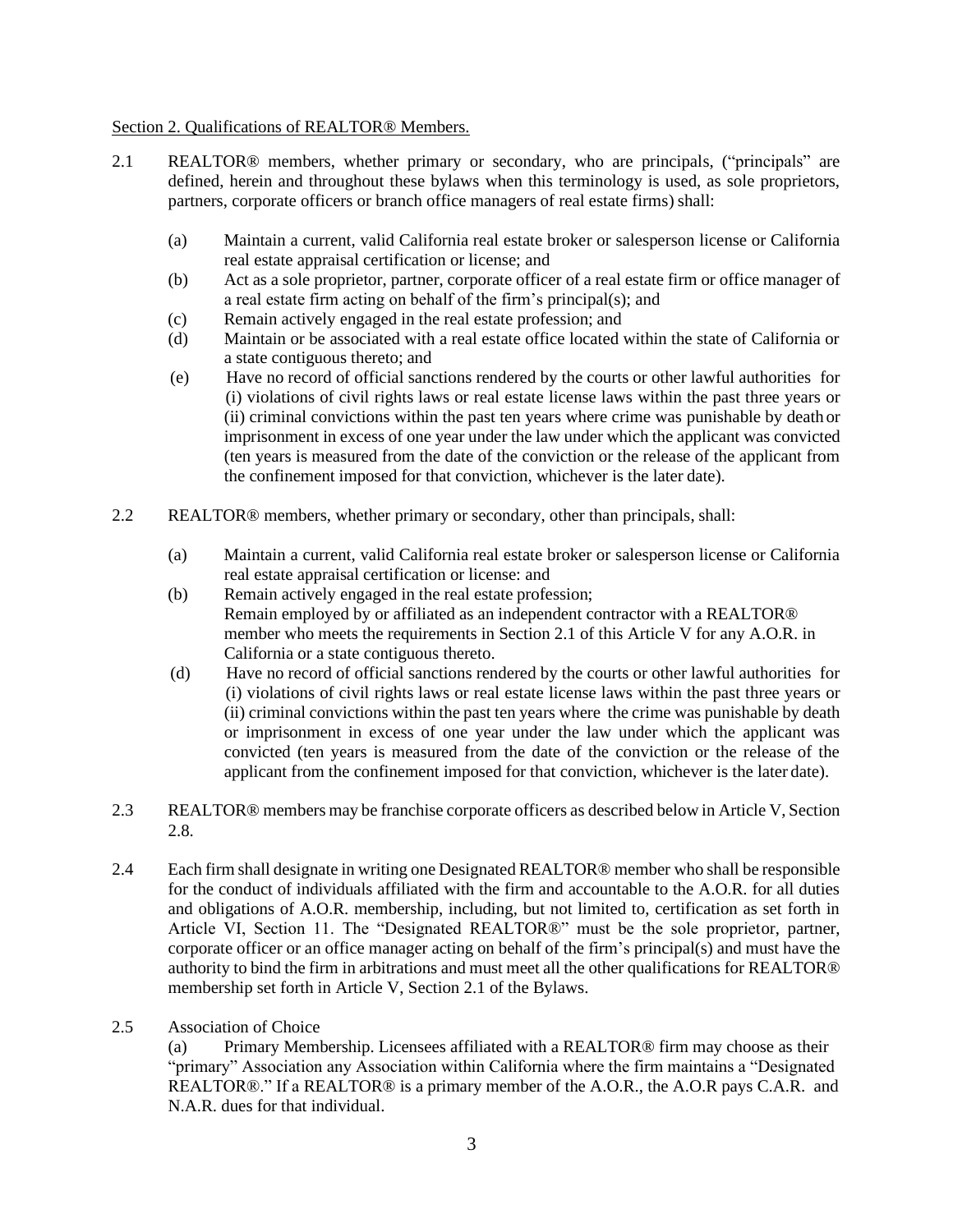- (b) Secondary Membership. Licensees affiliated with a REALTOR® firm may join this A.O.R. as a
- secondary member. There need not be a Designated REALTOR® member of this A.O.R. for licensees
- to select this A.O.R. as their secondary Association. The conditions for secondary membership shall be

no more stringent than for primary membership, and the privileges of membership shall be the same including the right to vote and hold office.

- 2.6 Each principal of the real estate firm who is actively engaged in the real estate profession within the state of California or within a state contiguousthereto shall be required to become a REALTOR® member if any other principal of such firm, partnership or corporation is a REALTOR® member within those states. Each is required to hold REALTOR® membership individually in a local Association in California if they meet all the other qualifications set forth in Article V, Sections 2.1, 2.2, or 2.3 of the Bylaws (except as provided in Section 2.7). Each principal of the real estate firm or franchise corporate officers shall be ineligible for any class of membership other than REALTOR® membership unless they otherwise qualify for Institute Affiliate membership as described in Article V, Section 3.
- 2.7 In the case of a real estate firm, partnership or corporation whose business activity is substantially all commercial, only those principals actively engaged in the real estate profession in connection with the same office, or any other offices within the jurisdiction of the A.O.R. in which one of the firm's principals holds REALTOR® membership, shall be required to hold REALTOR® membership unless otherwise qualified for Institute Affiliate Membership as described in Article V, Section 3.

Section 3. Qualifications of Institute Affiliate Members. Institute affiliate members shall be individuals who hold a professional designation awarded by an Institute, Society or Council affiliated with the N.A.R. that addresses a specialty area other than residential brokerage or individuals who otherwise hold a class of membership in such Institute, Society or Council that confers the right to vote or hold office. Any such individual, if otherwise eligible, may elect to hold REALTOR® membership subject to payment of applicable dues for such membership.

Section 4. Qualifications of Affiliate Members. Affiliate members shall be real estate owners, and other individuals or firms engaged in activities related to the real estate profession, who do not qualify for REALTOR® membership. Affiliate members have interests requiring information concerning real estate and sympathy with the objectives of the A.O.R.

Section 5. Qualifications of Honorary Members. Honorary members shall be those persons recognized by the Board of Directors as persons who have performed notable service for the real estate profession, for the A.O.R., or for the public though not engaged in the real estate profession.

Section 6. Qualifications for Honorary Members for life. Honorary Members for life shall be past or present REALTOR® members who have performed significant service to the A.O.R., the real estate profession or the community. This class of membership may be conferred upon a REALTOR® member in addition to his REALTOR® membership or a past REALTOR® member who no longer qualifies for REALTOR® membership as provided in Article V, Section 2 or 3.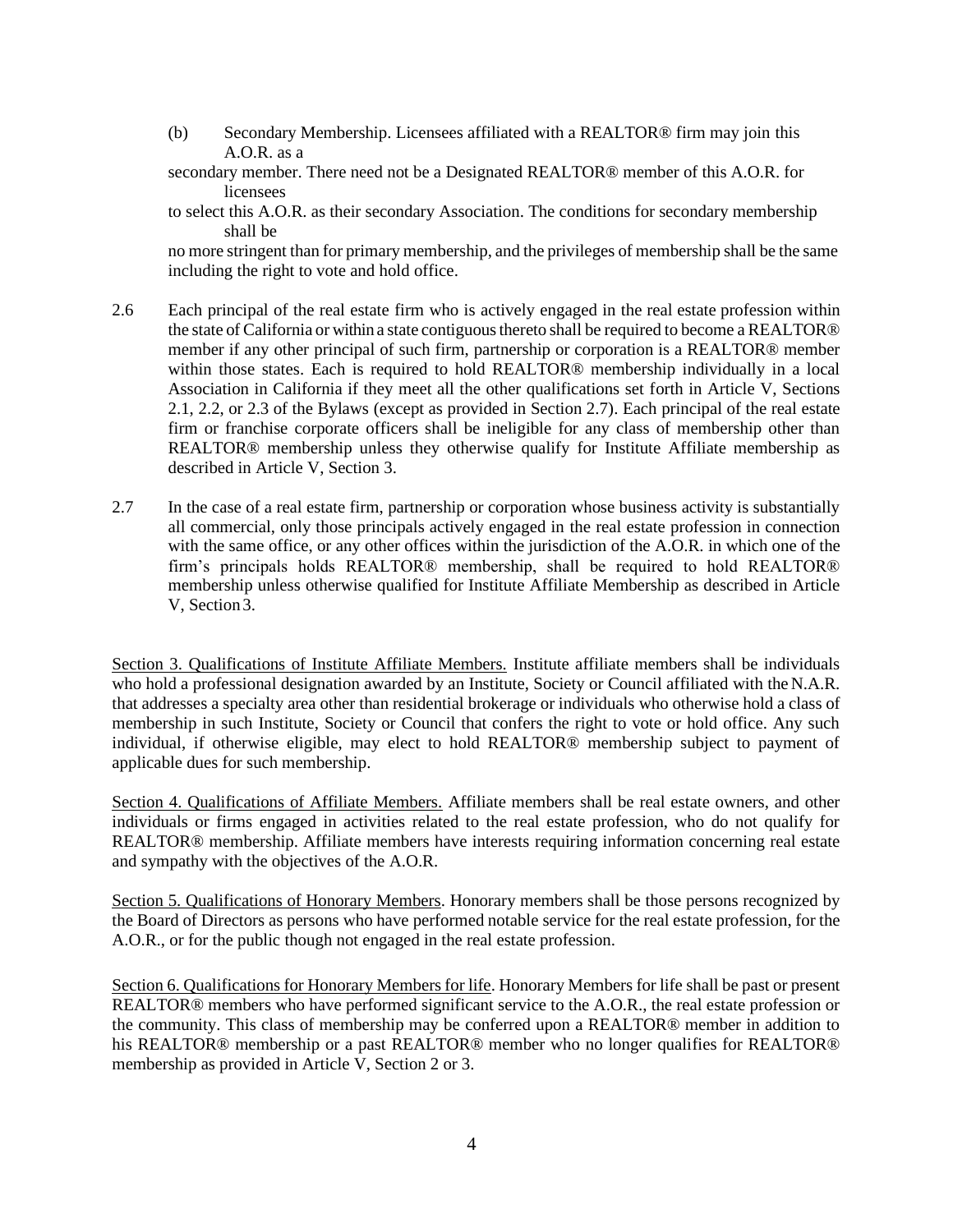#### Section 7. Membership Application.

- (a) Each applicant for membership shall submit an application in such manner and form as may be prescribed by the A.O.R. Board of Directors (hereinafter "Board of Directors") and give his or her consent that the Board of Directors, through the A.O.R. Membership Committee (hereinafter "Membership Committee") or otherwise, may obtain information about the applicant from any member, other persons and that any information furnishedto the Board of Directors by any person shall not form the basis of any action for slander, libel or defamation of character. The Board of Directors, through its Membership Committee or otherwise, may consider the following in determining an applicant's qualifications for membership:
	- (1) all final findings of N.A.R. Code of Ethics violations and violations of other membership duties in any other association within the past three (3) years;
	- (2) pending ethics complaints or hearings;
	- (3) unsatisfied discipline pending;
	- (4) pending arbitration requests or hearings;
	- (5) unpaid arbitration awards or unpaid financial obligations to any other board or association or board or association Multiple Listing Service ("MLS").
- (b) Applicants for membership shall be familiar with and agree to abide by the Bylaws and Rules and Regulations of the A.O.R., the Bylaws of C.A.R. and the N.A.R. Constitution, Bylaws and Code of Ethics, to the extent they are applicable. Each applicant must also attend an orientation program as may be required by the Board of Directors, it's Membership Committee, or otherwise. This Orientation may be attended in person or remotely when applicable.
- (c) Applicants for REALTOR® membership shall certify: (1) that they have no record of official sanctions rendered by the courts or other lawful authorities for violations of civil rights laws or real estate license laws within the past three years; (2) that they have no criminal convictions within the past ten years where the crime was punishable by death or imprisonment in excess of one year under the law under which the applicant was convicted (ten years is measured from the date of the conviction or the release of the applicant from the confinement imposed for that conviction, whichever is the later date); and (3) that they have not been suspended or expelled from an Association the past three years for violations of the N.A.R. Code of Ethics.

Section 8. Prior Membership Records. The A.O.R. may consider information received from other Associations in determining whether an applicant satisfies the A.O.R.'s membership requirements. The A.O.R. may request from any Association where the applicant held prior membership, minimum "core" information including:

- (a) All final findings of Code of Ethics violations and violations of other membership duties within the past three (3) years:
- (b) Pending complaints alleging violations of the Code of Ethics or alleging violations of other membership duties;
- (c) Incomplete or (pending) disciplinary measures; Pending arbitration requests (or hearings);
- (d) Unpaid arbitration awards or unpaid financial obligations to the Association or its MLS; and
- *(e) Any misuse of the term REALTOR® or REALTORS® in the name of the applicant'sfirm.*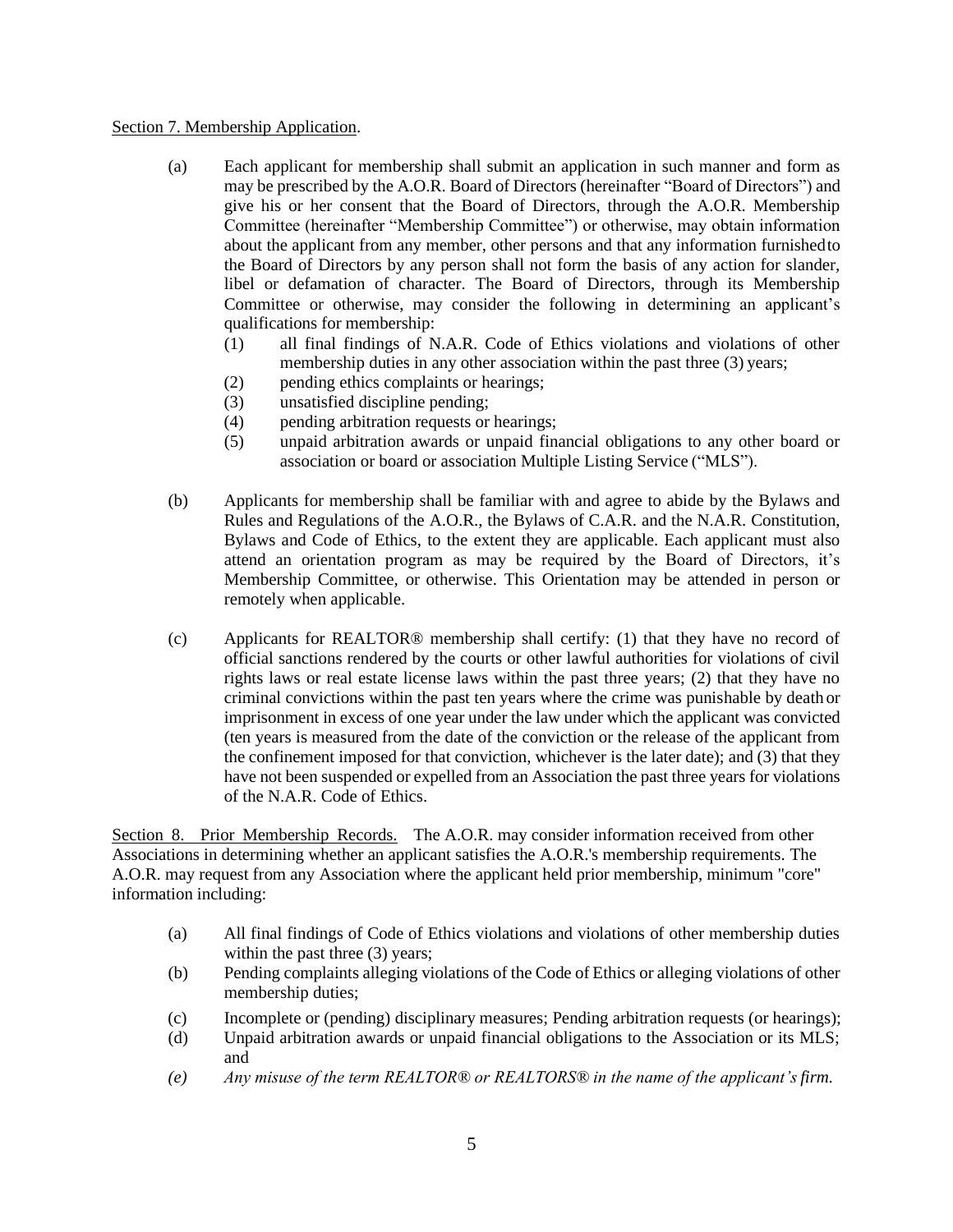The A.O.R. will also consider all final findings of Code of Ethics violations and violations of other membership duties in this A.O.R. within the past three (3) years.

**NOTE**: Article IV, Section 2, of the NAR Bylaws prohibits a Member A.O.R. from knowingly granting REALTOR® membership to any applicant who has an unfulfilled sanction pending which was imposed by another Association for violation of the Code of Ethics, whether learned through C.A.R. Ethics Check or otherwise.

Section 9. Application Review and Acceptance. The procedure for acceptance to membership shall be as follows:

- (a) The Membership Committee shall determine whether the applicant is applying for the appropriate class of membership. If the A.O.R. does not have a standing Membership Committee, the A.O.R.'s Executive Officer/staff may act in this capacity. The Membership Committee or A.O.R. staff may request "core" information as defined in Article V, Section 9, from any Association of which the applicant was previously a member. The Membership Committee or A.O.R. staff shall thereafter provide a written list for approval or recommend rejection of the applicant. If they recommend rejection, the Membership Committee or A.O.R. staff shall consider the information permitted under Sections 8 and 9 of this Article in its review of an applicant and conduct all proceedingswith strict attention to the principles of due process and compliance with the Bylaws.
- (b) Within twenty (20) days, the Membership Committee shall report its recommendation to the applicant and Board of Directors in writing. If the recommendation is to reject the application, the reasons shall be specifically stated. If any member of the Membership Committee submits a dissenting recommendation, it shall also be reported to the applicant and Board of Directors. The applicant shall also be notified of his or her right to appear before the Board of Directors.
- (c) The Board of Directors shall review the qualifications of the applicant and the recommendations of the Membership Committee and then vote on the applicant's eligibility for membership. If the applicant appears, he or she may be represented by counsel, call witnesses on his or her behalf and make such statements as he or she deems relevant. The Board of Directors may also have counsel present. If the applicant receives a majority vote of the Board of Directors, he or she shall be declared accepted as a member and shall be advised by written notice. An application for Institute Affiliate Membership shall be acted upon by the Board of Directors within forty-five (45) days from the date of application for membership.
- (d) If the Board of Directors determines that the application shall be rejected, it shall record its reasons. If the Board of Directors believes that denial of membership to the applicantmay become the basis of litigation and a claim of damage by the applicant, it may specify that denial shall become effective upon entry in a suit by the A.O.R. for a declaratory judgment by a court of competent jurisdiction of a final judgment declaring that the rejection violates no rights of the applicant.
- (e) The Board of Directors, through its Membership Committee or otherwise, may grant "provisional" membership to an applicant in instances where the applicant for membership has unsatisfied discipline pending in another association, (except for violations of the Code of Ethics), provided all other qualifications for membership have been satisfied. Provisional members shall be considered REALTORS® and shall be subject to all of the same privileges and obligations of REALTOR® membership. The Board of Directors may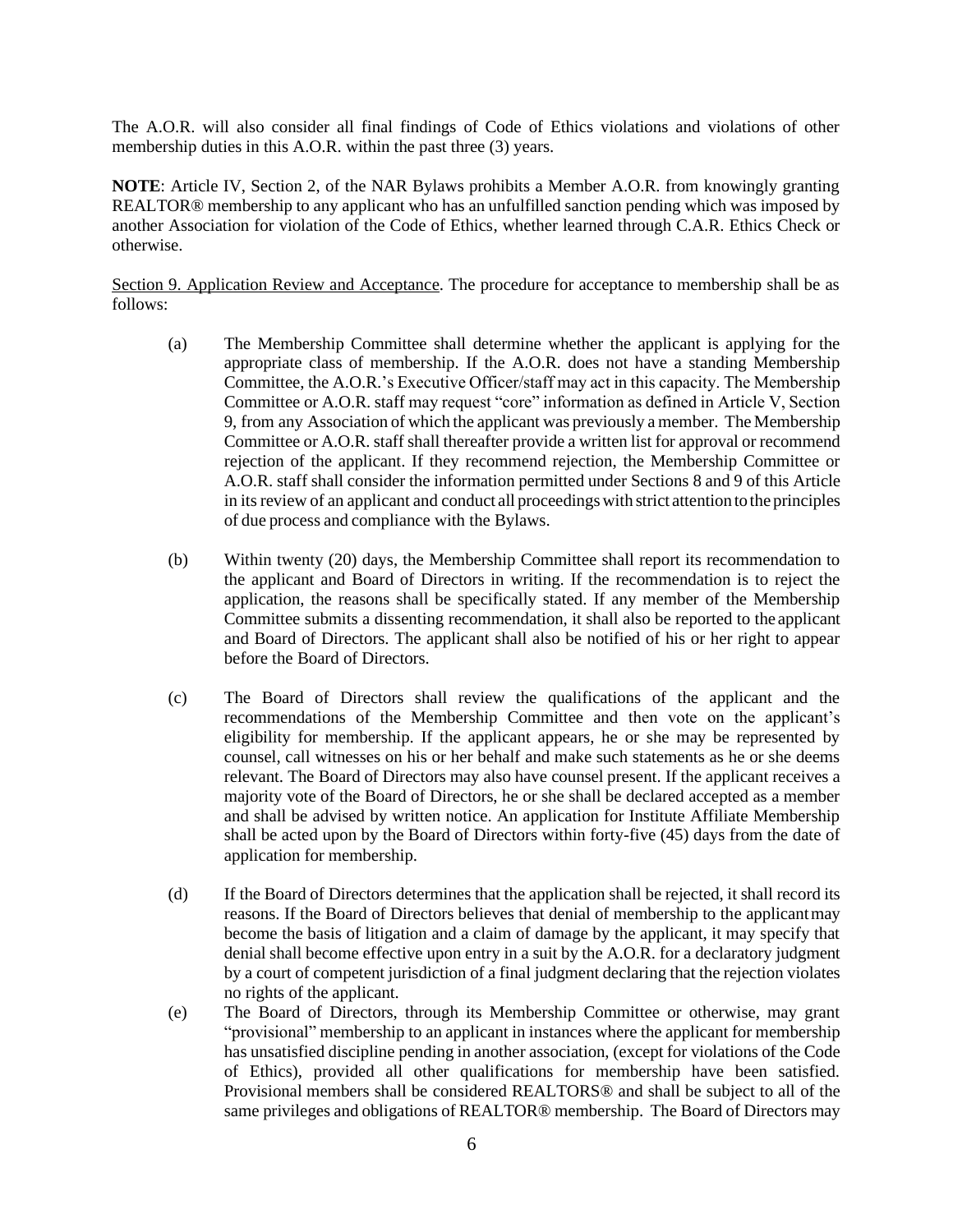reconsider the membership status of provisional members when all unsatisfied discipline has been resolved or if such matters are not resolved within six (6) months from the date that provisional membership is approved. At the time of reconsideration, if the Board of Directors determines that the individual has not satisfactorily resolved the unsatisfied discipline, at the discretion of the Board of Directors, membership may be terminated.

Section 10. New Member Code of Ethics Orientation. Applicants for REALTOR® membership and provisional REALTOR® members (where applicable) shall complete an orientation program on the Code of Ethics, meeting the minimum criteria established by N.A.R. for new member ethics training. This requirement does not apply to applicants for REALTOR® membership or provisional members who have completed comparable orientation in another Association, provided that REALTOR® membership has been continuous, or that any break in membership is for one year or less. Failure to satisfy this requirement within 90 days of the date of application (or, alternatively, the date that provisional membership was granted), will result in denial of the membership application or termination of provisionalmembership.

Section 11. Continuing Member Code of Ethics Training. Every three-year period, starting with the period from January 1, 2019 through December 31, 2021 and for successive three-year periods thereafter, each REALTOR® member of the A.O.R. (with the exception of the REALTOR® members granted REALTOR® Emeritus status by the National Association) shall be required to complete ethics training of not less than two (2) hours and (30) minutes of instructional time. This requirement will be satisfied upon presentation of documentation that the member has completed such course of instruction conducted by this or another REALTOR® Association, the California Association of REALTORS® or the National Association of REALTORS®, which meets the learning objectives and minimum criteria established by the National Association of REALTORS®. REALTOR® members who have completed training as a requirement of membership in another Association and REALTOR® members who have completed the New Member Code of Ethics Orientation during any three year cycle shall not be required to complete additional ethics training until a new three-year period commences.

Failure to satisfy the required periodic ethics training shall be considered a violation of a membership duty. Failure to meet the requirement in any three-year cycle will result in suspension of membership for the first two months (January and February) of the year following the end of any three year cycle or until the requirement is met, whichever occurs sooner. On March 1 of that year, the membership of a member who is still suspended as of that date will be automatically terminated. (Adopted 2/2020, revised 11/19)

#### Section 12. Status Changes.

- (a) REALTORS® who change the conditions under which they hold membership shall be required to provide written notification to the A.O.R. within thirty (30) days. A nonprincipal REALTOR® who becomes a principal in the firm with which he or she has been licensed or, becomes a principal in a new firm which will be comprised of REALTOR® principals, may be required to satisfy any previously unsatisfied membership requirements applicable to principal REALTOR® members. During the period of transition from one status of membership to another, such members shall be subject to all of the privileges and obligations of a principal REALTOR® member. The Board of Directors, at its discretion, may waive any qualification which the member has already fulfilled in accordance with the Bylaws. If the REALTOR® does not satisfy the requirements established in the Bylaws for the category of membership to which they have transferred within thirty (30) days of the date they advised the A.O.R. of their change in status, their application for change of status will terminate automatically unless otherwise so directed by the Board ofDirectors.
- (b) If the licensed status of any member is terminated, his or her membership in the A.O.R. shall terminate automatically. If any member ceases to meet any other ongoing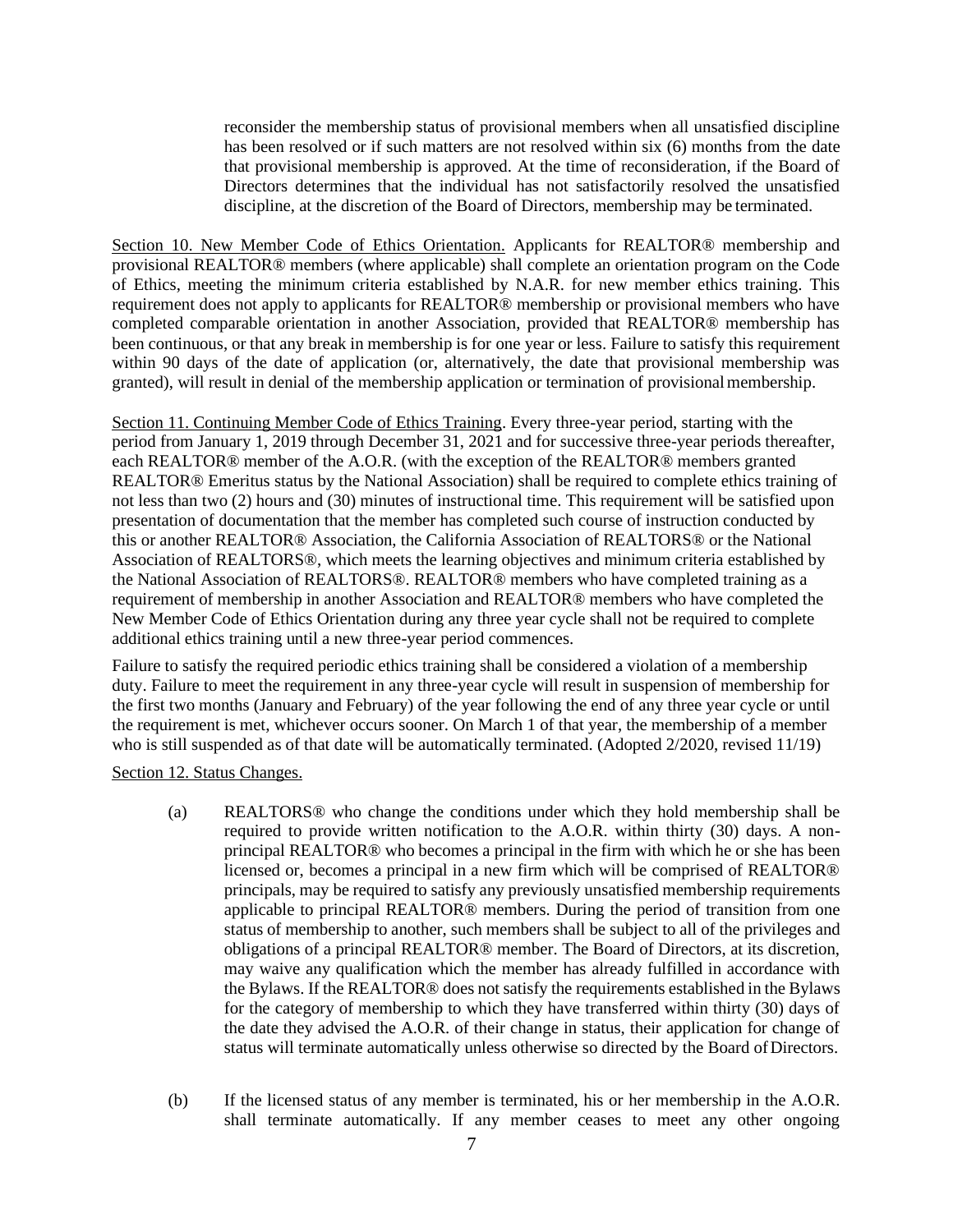qualification of membership, his or her membership may be terminated by the Board of Directors. Each member shall have the affirmative duty to notify the A.O.R. of any changes in their licensee status.

(c) Any application fee related to a change in membership status shall be reduced by an amount equal to any application fee previously paid by the applicant. Dues shall be prorated from the first day of the quarter in which the member is notified of acceptance by the Board of Directors of his or her change in status and shall be based on the new membership status for the remainder of the year.

Section 13. Resignation. Resignations of members shall become effective when received in writing by the Board of Directors, provided, however, that if any member submitting the resignation is indebted to the A.O.R. for dues, fees, fines or other assessments of the A.O.R. or any of its services, departments, divisions or subsidiaries, the A.O.R. may condition the right of the resigning member to reapply for membership upon payment in full of all such monies owed.

## <span id="page-11-0"></span>**ARTICLE VI – PRIVILEGES AND DUTIES OF MEMBERSHIP**

Section 1. Member Compliance with Bylaws, Policies, Rules and Regulations. It shall be the duty of every member of the A.O.R. to safeguard and promote the standards, interests, and welfare of the A.O.R. and the real estate profession, and to protect against conduct that may cause a lack of public confidence in the real estate profession or REALTORS®. REALTOR® members also must abide by the governing documents and policies of the A.O.R., C.A.R., and N.A.R., as well as the Code of Ethics of N.A.R., including the duty to arbitrate controversies arising out of real estate transactions as specified by Article 17 of the Code of Ethics. Any member of the A.O.R. may be reprimanded, fined, placed on probation, suspended, or expelled by the Board of Directors for a violation of the governing documents and policies of the A.O.R. If a hearing is required it shall be held in accordance with the *California Code of Ethics and Arbitration Manual.*

Every REALTOR® member shall maintain a high level of integrity and adhere to the A.O.R.'s membership criteria. Any violent act or threat of violence to person or property, hateful conduct, or acts of moral turpitude impacting the public shall not be tolerated and may be cause for disciplinary action, up to and including termination of membership.

Although only REALTOR® members are subject to the Code of Ethics and enforcement by the A.O.R., all members are encouraged to abide by the principles established in the Code of Ethics and conduct their business and professional practices accordingly. Further, any non-REALTOR® member may, upon recommendation of a hearing panel of the Professional Standards Committee, be subject to discipline as described above, for any conduct, which in the opinion of the Board of Directors, reflects adversely on the real estate industry or the terms REALTOR® or REALTORS® and for conduct that is inconsistent with or adverse to the objectives and purposes of this A.O.R., C.A.R. or N.A.R.

#### Section 2. Member Discipline

- (a) Any REALTOR® member of the A.O.R. may be disciplined by the Board of Directors for violations of the Code of Ethics or other duties of membership after a hearing as described in the *California Code of Ethics and Arbitration Manual*, provided that the discipline imposed is consistent with N.A.R. policy as set forth in the *California Code of Ethics and Arbitration Manual*.
- (b) Any member of the A.O.R. may be reprimanded, placed on probation, suspended or expelled or removed from any office or committee for violation of the A.O.R.'s Anti-Harassment Policy following an investigation and decision process as set forth in said Anti-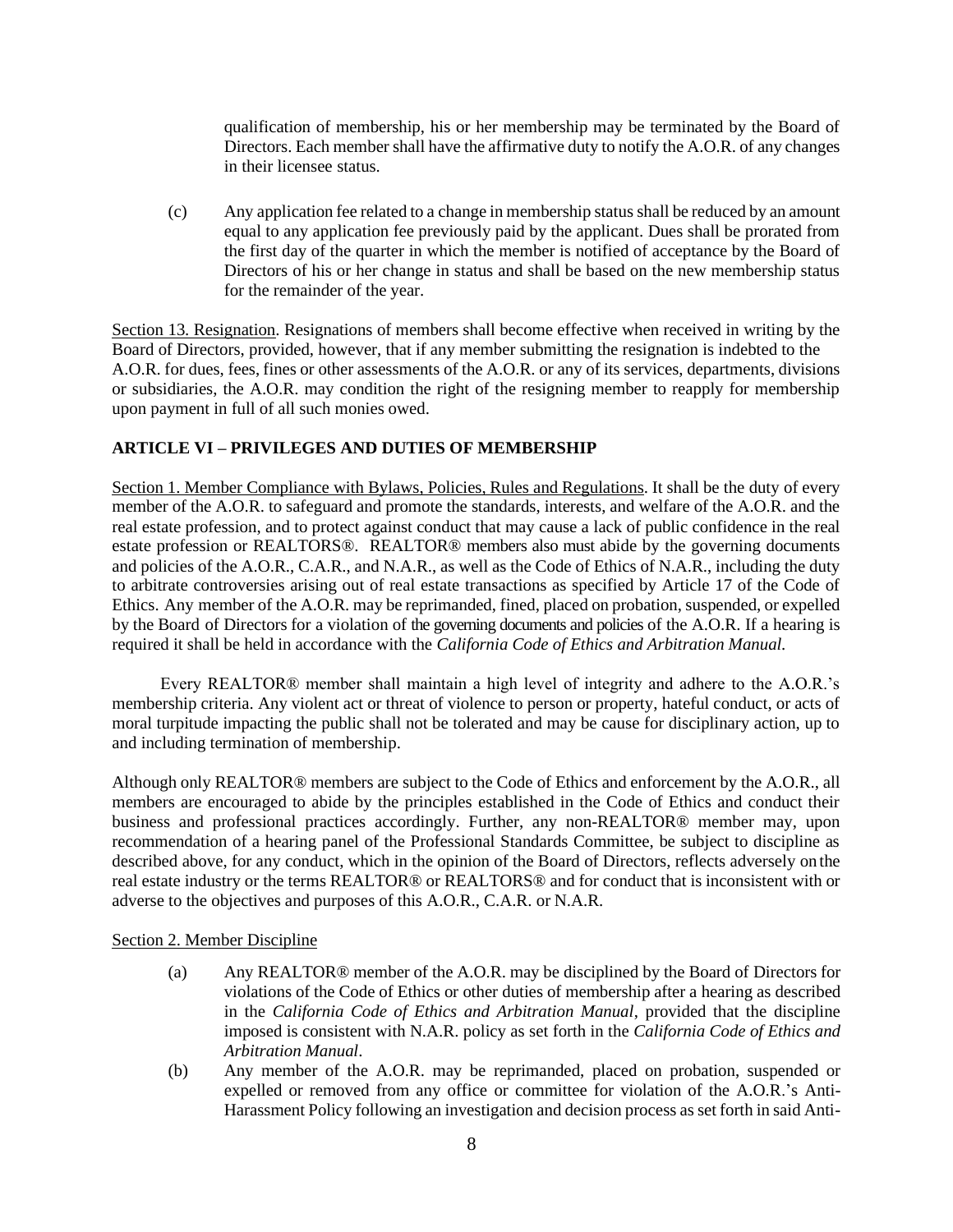Harassment Policy. The A.O.R.'s Anti-Harassment Policy may be amended at any time by majority vote of the Board of Directors, with such amendment effective for any conduct the last instance of which occurred after the date the amendment to the Anti-Harassment Policy was adopted.

Section 3. Resignation with Pending Arbitration or Disciplinary Hearing. If a member resigns from the A.O.R. or otherwise causes membership to terminate with a disciplinary complaint pending, the complaint shall be processed until the decision of the A.O.R. with respect to disposition of the complaint is final by this A.O.R. (if respondent does not hold membership in any other Association) or by any other Association in which the respondent continues to hold membership. If an ethics respondent resigns or otherwise causes membership in all Associations to terminate before an ethics complaint is filed alleging unethical conduct occurred while the respondent was a REALTOR®, the complaint, once filed, shall be processed until the decision of the Association with respect to disposition of the complaint is final. In any instance where an ethics hearing is held subsequent to an ethic respondent's resignation or membership termination, any discipline ratified by the Board of Directors shall be held in abeyance until such time as the respondent rejoins an Association of REALTORS®.

If a member resigns or otherwise causes membership to terminate, the duty to submit to arbitration continues in effect even after membership lapses or is terminated provided that the dispute arose while the former member was a member.

Section 4. Voting Rights and Eligibility for Elective Office. Only REALTOR® members, whether primary or secondary, in good standing are entitled to vote and to hold elective office in the A.O.R. There shall be no write-in candidates and each REALTOR® may cast one vote. Proxy voting is not allowed. For the purposes of these bylaws, the term "good standing" means the member satisfies the obligations of REALTOR® members set forth in Article VI, Section 1, is current with all financial and disciplinary obligations to the A.O.R. and MLS, has completed any new members requirements, and complies with N.A.R.'s trademark rules.

Section 5. Privileges and Duties of REALTOR® Members.

- (a) It shall be the duty and responsibility of every REALTOR® member of this A.O.R. to abide by the Constitution and Bylaws of C.A.R., the Constitution and Bylaws of N.A.R. and to abide by the Code of Ethics as set forth in Article VI, Section 1 of these Bylaws.
- (b) REALTOR® members have the primary responsibility to safeguard and promote the standards, interests and welfare of the A.O.R. and the real estate profession.
- (c) REALTOR® members in good standing may use the term REALTOR® and REALTORS® subject to the provisions of Article VIII.
- (d) If a REALTOR® member who is sole proprietor, principal in a firm, partner in a partnership, officer of a corporation, or branch office manager is suspended or expelled, his or her firm, partnership or corporation shall not use the terms REALTOR® or REALTORS® in connection with its business during the period of suspension or expulsion and the membership of all other principals, partners or corporate officers shall suspend or terminate during the period of suspension or expulsion, unless:
	- (1) the disciplined member severs his or her connection with the firm, partnership or corporation; or
	- (2) the disciplined member relinquishes management control of the firm.

the membership of REALTORS® who are employed or affiliated as independent contractors with the disciplined member shall suspend or terminate during the period of suspension or expulsion unless:

(1) the disciplined member severs his or her connection with the firm, partnership or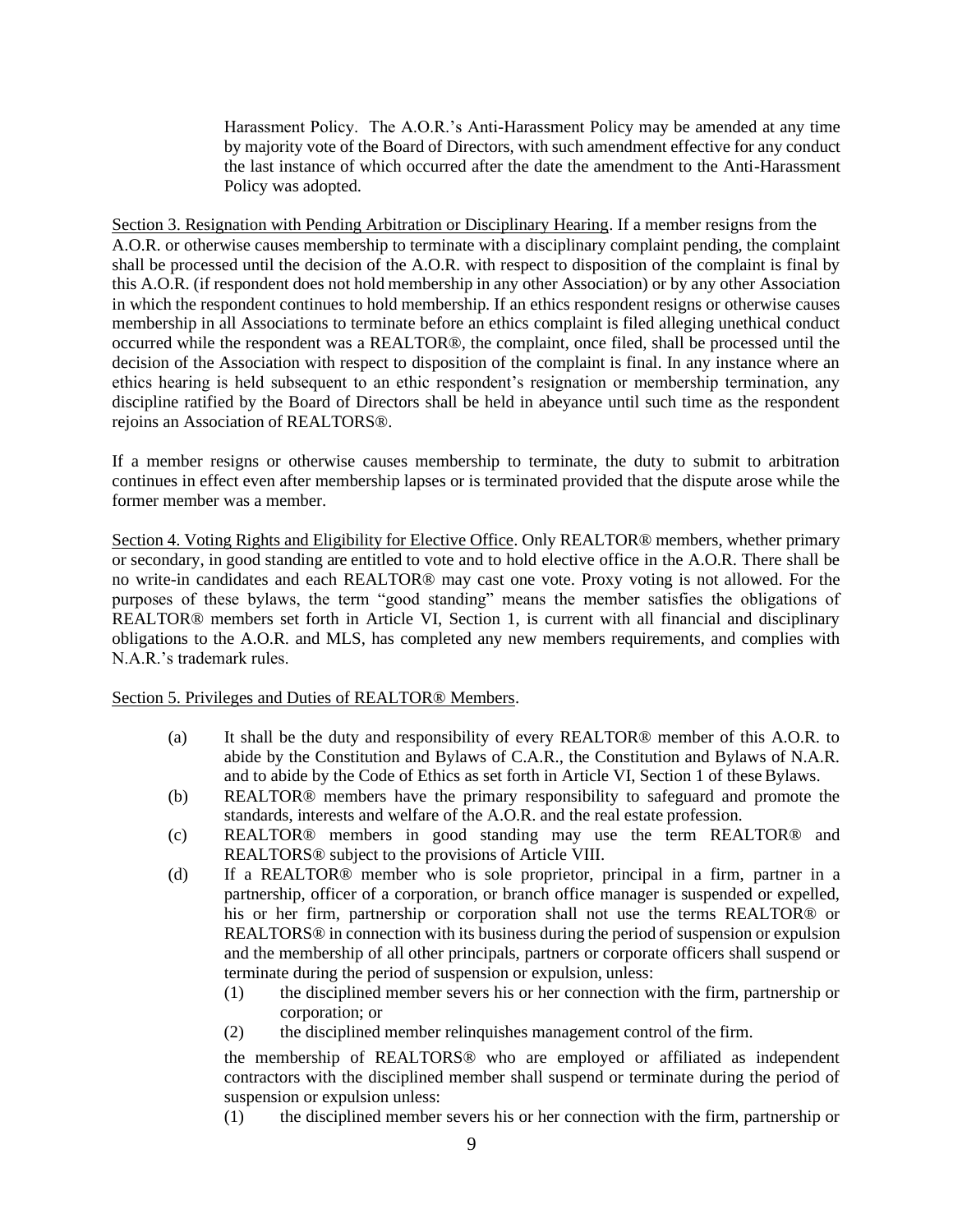corporation;

- (2) the disciplined member relinquishes management control of the firm; or
- (3) the non-principal REALTOR® member elects to sever his or her connection with the disciplined member and affiliates with another REALTOR® member in good standing in the Association. If a REALTOR® member other than a sole proprietor in a firm, partner in a partnership, officer of a corporation or branch office manager is suspended or expelled, the use of the terms REALTOR® or REALTORS® by the firm, partnership or corporation shall not be affected. Removal of an individual from any form or degree of management control must be certified to the A.O.R. by the disciplined member and by the individual who is assuming management control.

The signatures on such certification must be notarized. The foregoing is not intended to preclude a suspended or expelled member from functioning as an employee or independent contractor, provided no management control is exercised.

(e) In any action taken against a principal REALTOR® member for suspension or expulsion, notice of such action shall be given to all REALTORS® employed by or affiliated as independent contractors with such REALTOR® member and they shall be advised that the provisions in this Article VI, Section 5 shall apply.

Section 6. Privileges and Duties of Institute Affiliate Members. Institute Affiliate members shall have the rights and privileges and be subject to the obligations prescribed by the Board of Directors consistent with the N.A.R. Constitution and Bylaws.

*Note: Local associations establish the right and privileges to be conferred on I.A. Members except that no I.A. may be granted the right to use the term REALTOR®, REALTOR®-Associate, or the REALTOR® logo;*  to serve as President the local association; or to be a participant in the local associations Multiple Listing *Service (Amended 1/02)*

Section 7. Privileges and Duties of Affiliate Members. Affiliate members shall have the rights and privileges and be subject to the obligations prescribed by the Board of Directors.

Section 8. Privileges and Duties of Honorary Members. Honorary membership shall confer only the right to attend meetings and participate in discussions.

Section 9. Certification by "Designated" REALTOR®. "Designated" REALTORS® shall certify to the A.O.R. during the first month of the fiscal year on a form provided by the A.O.R., a complete listing of all individuals licensed or certified under California law with the REALTOR® firm(s) and shall designate the primary Association, if any, for each individual. These declarations shall be used for purposes of calculating dues under Article IX, Section 2 of the Bylaws. "Designated" REALTOR® members shall also notify the A.O.R. of any additional individual(s) licensed or certified with the firm(s) and of any individual whose affiliation with the firm was severed within thirty days of the date of affiliation or severance of the individual(s).

## <span id="page-13-0"></span>**ARTICLE VII – PROFESSIONAL STANDARDS AND ARBITRATION**

Section 1. Professional Standards and Arbitration. The responsibility of the A.O.R. and its members relating to the enforcement of the Code of Ethics, the disciplining of members, the arbitration of disputes, and the organization and procedures incident there to shall be governed by the *California Code of Ethics and Arbitration Manual,* as published and from time to time amended by C.A.R., which by this reference is made a part of the Bylaws.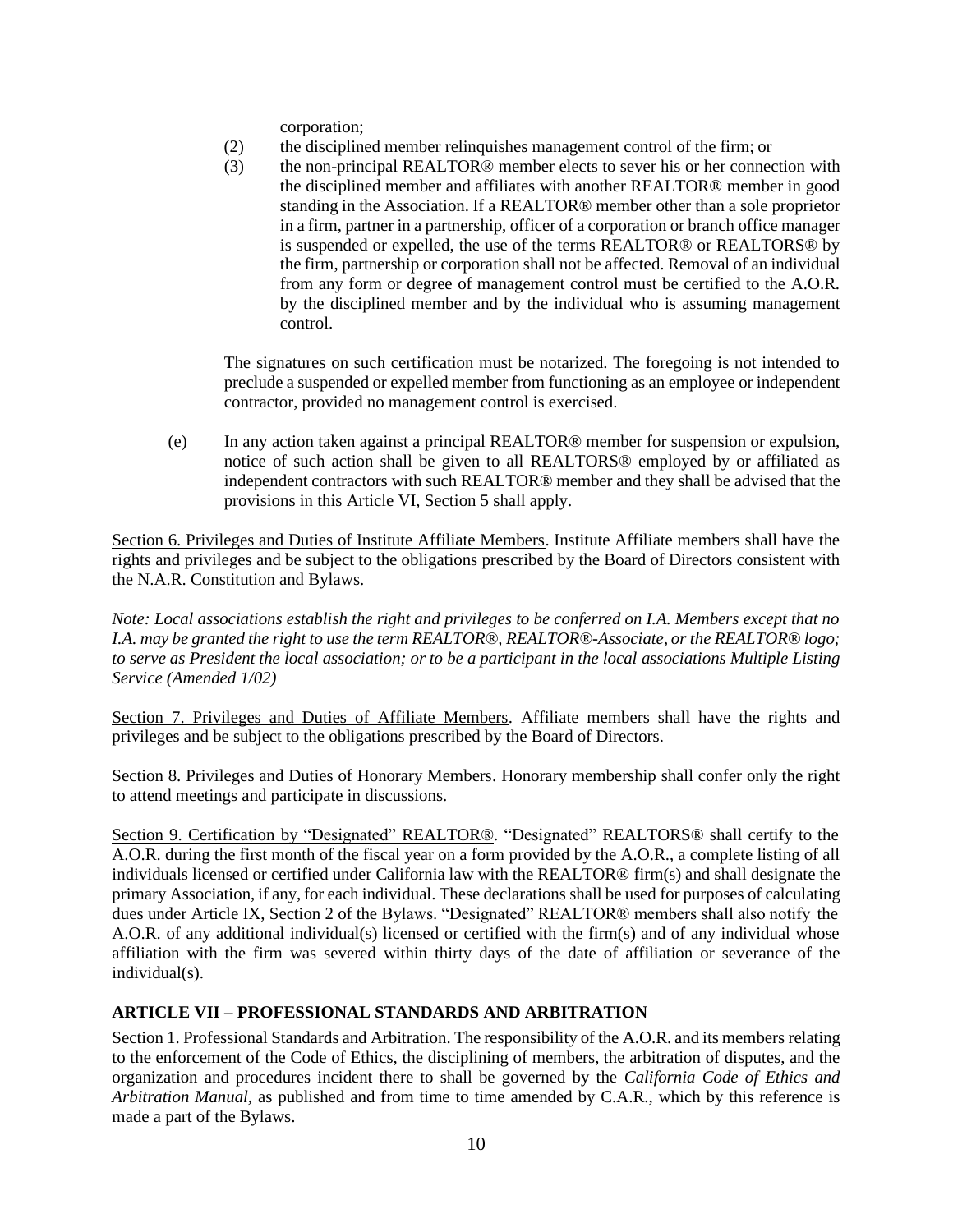Section 2. Member Compliance with N.A.R. and C.A.R. Constitution, Bylaws, Policies, Rules, Regulations and Code of Ethics. It shall be the duty and responsibility of every REALTOR® member of this A.O.R.to abide by the governing documents and policies of this A.O.R., C.A.R., and N.A.R. and the Code of Ethics including the duty to arbitrate controversies arising out of real estate transactions as specified by Article 17 of the N.A.R. Code of Ethics, and as further defined and in accordance with the procedures set forth in the *California Code of Ethics and Arbitration Manual* as from time to time amended by C.A.R. By becoming and remaining a member, every REALTOR® member agrees that he or she and the corporation or firm for which he or she acts as a partner, officer, principal, or branch office manager, will submit to arbitration through the A.O.R. all disputes with any other member or member of the public subject to the conditions set forth in the *California Code of Ethics and Arbitration Manual.*

# <span id="page-14-0"></span>**ARTICLE VIII – USE OF THE TERMS REALTOR® AND REALTORS®**

Section 1. Use and Control of REALTOR® Membership Marks. Use of the terms REALTOR® and REALTORS® by members shall, at all times, be subject to the provisions of the Constitution and Bylaws of N.A.R. and to the Rules and Regulations prescribed by its Board of Directors. The A.O.R. shall have the authority to control, jointly and in full cooperation with N.A.R., use of the terms within its jurisdiction. Any misuse of the terms by members is a violation of a membership duty and may subject members to disciplinary action by the Board of Directors after a hearing as provided for in the C.A.R. Code of Ethics and Arbitration Manual.

Section 2. Jurisdictional Limits on Use of REALTOR® Membership Marks. REALTOR® members of the A.O.R shall have the privileges of using the terms REALTOR® and REALTORS® in connection with their places of business within California, or a state contiguous thereto, so long as they remain REALTOR® members in good standing. No other class of members shall have this privilege.

Section 3. Use of REALTOR® Membership Marks Dependent on Status of Firm Principals. A REALTOR® member who is a principal of a real estate firm, partnership or corporation may use the terms REALTOR® and REALTORS® only if all the principals of such firm, partnership, or corporation who are actively engaged in the real estate profession within California, or a state contiguous thereto, are REALTOR® members.

(a) In the case of a REALTOR® member who is a principal of a real estate firm, partnership or corporation whose business activity is substantially all commercial, the right to use the term REALTOR® or REALTORS® shall be limited to office locations in which a principal, partner, corporate officer or branch office manager of the firm, partnership or corporation holds REALTOR® membership. If a firm, partnership or corporation operates additional places of business in which no principal, partner, corporate officer or branch office manager holds REALTOR® membership, the term REALTOR® or REALTORS® may not be used in any reference to those additional places of business.

<span id="page-14-1"></span>Section 4. Institute Affiliate Members Ineligible to Use REALTOR® Membership Marks. Institute Affiliate members shall not use the terms REALTOR® or REALTORS® nor the imprint of the emblem seal of N.A.R.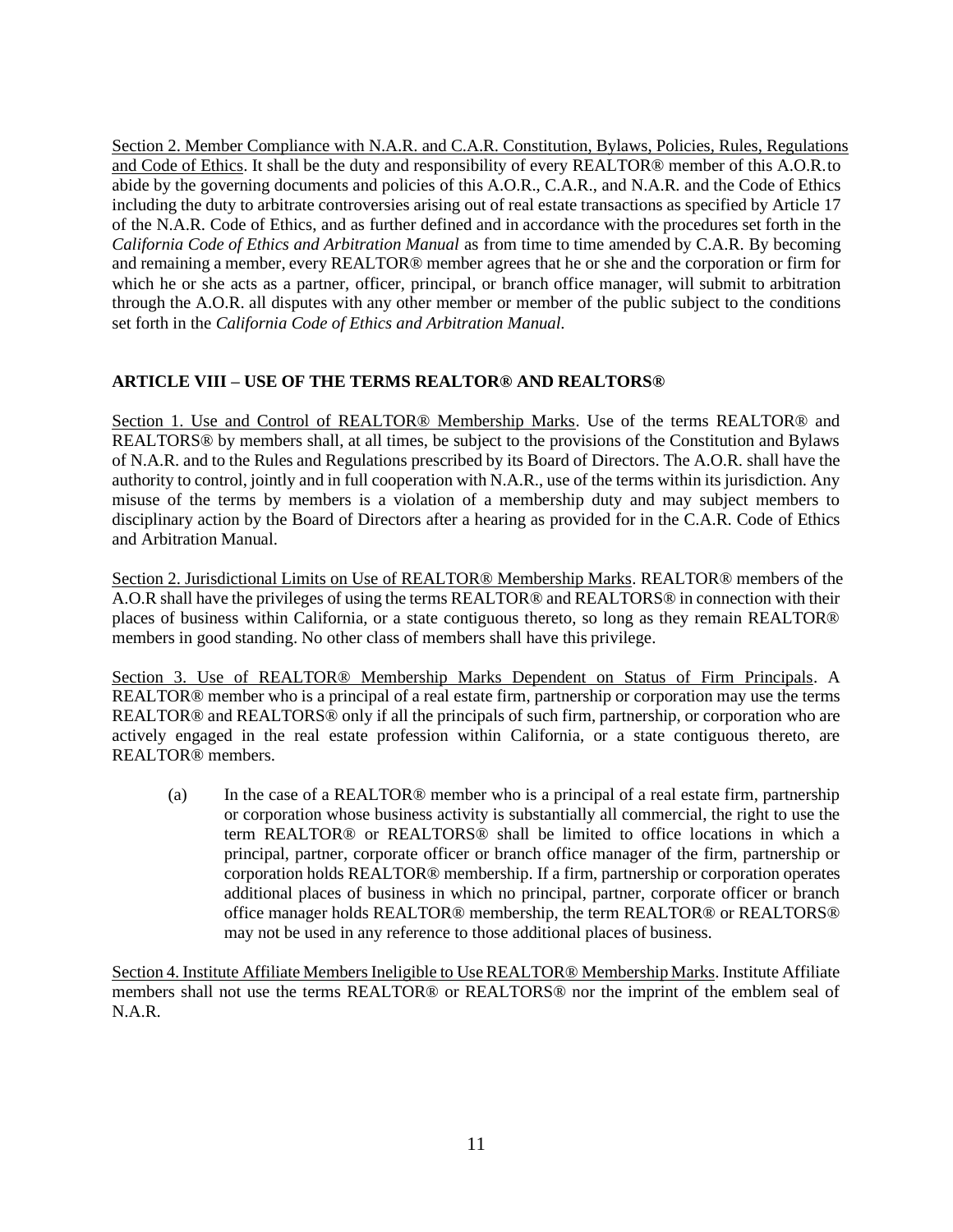## **ARTICLE IX – DUES AND ASSESSMENTS**

Section 1. Application Fee. The Board of Directors may adopt a reasonable application fee for membership in the A.O.R. The application fee for REALTOR® membership shall not exceed three (3) times the amount of the annual dues for REALTOR® membership. The application fee shall be required to accompanyeach application for membership in the A.O.R. and shall become the property of the A.O.R. upon final approval of the application. The A.O.R. shall collect all C.A.R. and N.A.R. new member and application fees, if any.

#### Section 2. Dues and Assessments.

- (a) The Board of Directors shall determine annually the amount of annual dues and assessments, if any, to be paid by each class of membership.
- (b) The dues and assessments of each Designated REALTOR® member shall be a base amount plus an amount multiplied by the number of real estate licensees and licensed or certified appraisers under California law to which he or she certified under Article VI, Section 9, and who:
	- (1) are employed by or affiliated as independent contractors, or who are otherwise directly or indirectly licensed or certified with such REALTOR® member, and
	- (2) are not REALTOR® members of any Association within California or a state contiguous thereto or Institute Affiliate members of this A.O.R.

In calculating the dues payable to the A.O.R. by a Designated REALTOR® member, nonmember licensees as defined in (1) and (2) of this sub-paragraph shall not be included in the computation of dues and assessments if the Designated REALTOR® has paid dues and assessments based on non-member licensees to another Association within the state of California or a state contiguous thereto, provided the Designated REALTOR® notifies the A.O.R. in writing of the identity of the Association to which dues and assessments have been remitted.

- (c) In Accordance with Article VI, Section 9, the Designated REALTOR® has an affirmative and ongoing duty to keep dues and assessment formulations current and accurate and shall notify the A.O.R. within 30 days of any changes, additions or deletions of any real estate licensees and licensed or certified appraisers employed by or affiliated as independent contractors or who are otherwise directly or indirectly licensed are certified with such Designated REALTOR®.
- (d) A REALTOR® with a direct or indirect ownership interest in an entity engaged exclusively in soliciting and/or referring clients and customers to the REALTOR® for consideration on a substantially exclusive basis ("LFRO") shall annually file with the association on a form approved by the association a list of the licensees affiliated with that entity and shall certify that all of the licensees affiliated with the entity are solely engaged in referring clients and customers and are not engaged in the real estate profession as defined in Article V, Section 2 (c) (buying, selling, exchanging, renting or leasing, managing, counseling, appraising for others for compensation, building, developing or subdividing real estate) and are not participants or subscribers in a Multiple Listing Service ("MLS"). The individuals disclosed on such form shall not be deemed to be licensed with the REALTOR® filing the form for purposes of this Article IX, Section 2 (b) and shall not be included in calculating the annual dues of the Designated REALTOR®. It shall be considered a violation of a membership duty for a REALTOR® to falsely certify LFRO status. Moreover, the exemption for any licensee included on the certification form for a LRFO shall automatically be revoked upon the individual being engaged in the real estate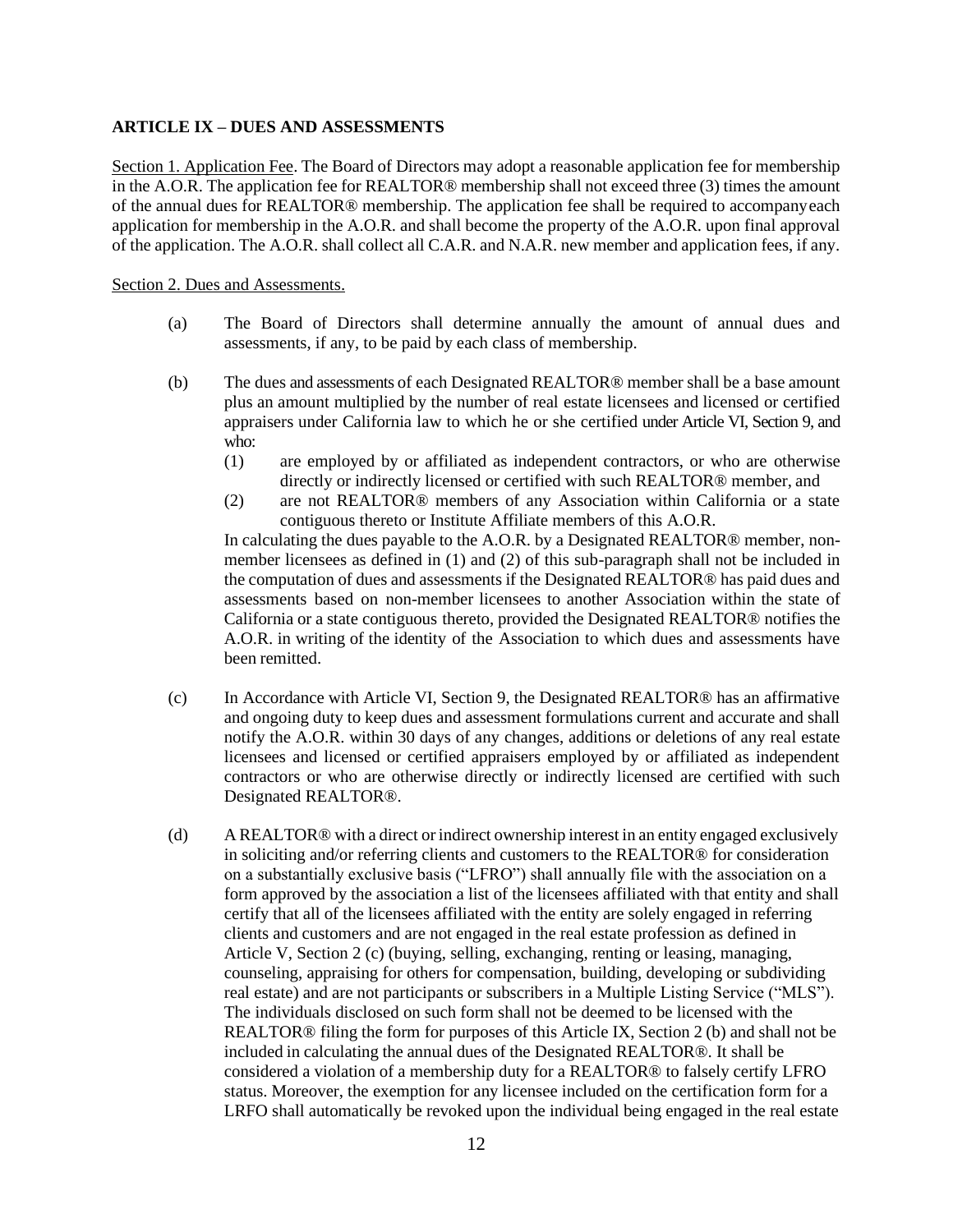profession as defined in Article V, Section 2 (c) other than for referrals, or for being a participant or subscriber of any MLS, and dues and assessments for the entire current fiscal year shall be immediately due and payable in full. Licensee may not reapply for a LFRO exemption until the following fiscal year.

- (e) A REALTOR® with a direct or indirect ownership interest in an entity engaged in the real estate business which provides services for which a Mortgage Loan Originators ("MLO") license endorsement is required may annually file with the association, on a form approved by the association, a list of the MLO licensees and certify that the listed licensees (1) have a MLO license or endorsement, (2) are not engaged in real estate profession as defined in Article V, Section 2 (c) (buying, selling, exchanging, renting or leasing, managing, counseling, appraising for others for compensation, building, developing or subdividing real estate) except for licensed activities for which an MLO isrequired, and (3) are not participants or subscribers in any MLS. The individuals disclosed on such forms shall not be deemed to be licensed with the REALTOR® filing the form for purposes of this Article IX, Section 2(b) and shall not be included in calculating the annual dues and assessments of the Designated REALTOR®. It shall be considered a violation of a membership duty for a REALTOR® to falsely certify MLO status. Moreover, the exemption for any licensee included on the certification form for an MLO exemption, shall automatically be revoked upon the individual being engaged in the real estate profession as defined in Article V, Section 2(c) other than in those activities for which an MLO license or endorsement is required or upon their joining an MLS, and dues and assessments for the entire current fiscal year shall be immediately due and payable in full. Licensee may not reapply for a MLO exemption until the following fiscal year.
- (f) Membership dues and assessments shall be prorated for any licensee included on a certification form submitted to the association who during the same calendar year applies for REALTOR® membership in the association. However, membership dues and assessments shall not be prorated if the licensee held REALTOR® membership during the preceding calendar year.
- (g) The annual dues and assessments of REALTOR® members shall not include any allocation for C.A.R., if the member is a member of an Association of C.A.R. and that Association has paid C.A.R. dues and assessments for the member.
- (h) The annual dues and assessments of REALTOR® members shall not include any allocation for N.A.R., if the member is a member of an Association of N.A.R. and that Association has paid N.A.R. dues and assessments for the member.
- (i) In the case of a Designated REALTOR® member in a firm, partnership or corporation whose business activity is substantially all commercial, any assessments for non-member licensees shall be limited to licensees affiliated with the Designated REALTOR® (as defined in sub-paragraph (b) of this Section) in the office where the Designated REALTOR® holds membership, and any other offices of the firm located within the jurisdiction of this Association.
- (j) The annual dues and assessments of each Institute Affiliate Member shall be as established in Article IIof the Bylaws of the NATIONAL ASSOCIATION OF REALTORS®.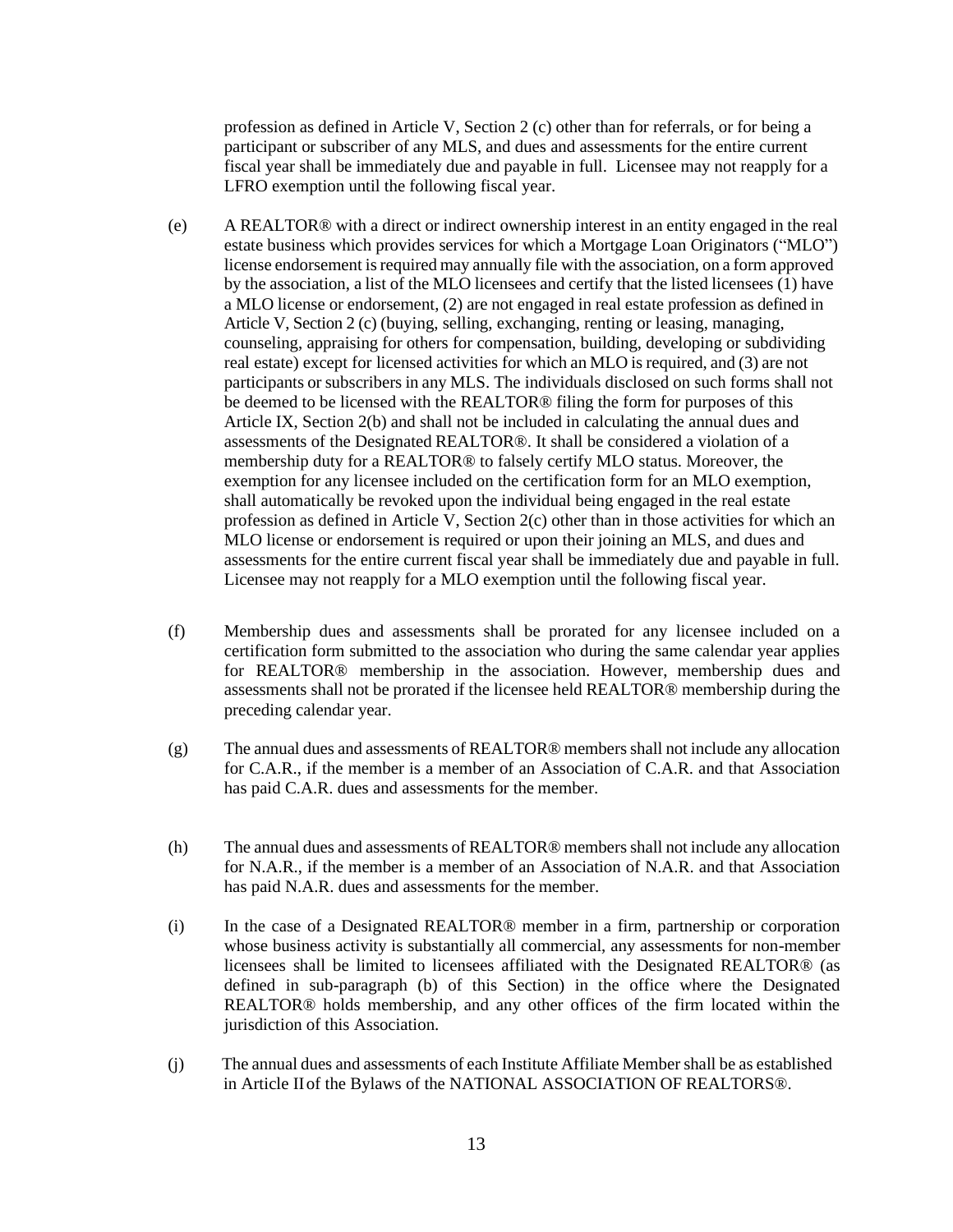*NOTE: The Institutes, Societies and Councils of the National Association shall be responsible for collecting and remitting dues to the National Association for Institute Affiliate Members (\$75.00). The National Association shall credit \$25.00 to the account of a local association for each Institute Affiliate Member whose office address is within the assigned territorial jurisdiction of that association, provided, however, if the office location is also within the territorial jurisdiction of a Commercial Overlay Board (COB), the \$25.00 amount will be credited to the COB, unless the Institute Affiliate Member directs that the dues be distributed to the other board. The National Association shall also credit \$25.00 to the account of state associations for each Institute Affiliate Member whose office address islocated within the territorial jurisdiction of the state association. Local and state associations may not establish any additional entrance, initiation fees or dues for Institute Affiliate Members, but may provide service packages to which Institute Affiliate Members may voluntarily subscribe. (Amended 1/02)*

Section 3. Dues and Assessments Payable. Dues and assessments for all members shall be payable annually in advance on the first day of January. Dues and assessments shall be computed from the first day of the month in which a new member is notified of acceptance and shall be prorated for the remainder of the year. Any member who initiates bankruptcy proceedings may be placed on a "cash basis" from the date the bankruptcy petition is filed until one year from the date that member has been discharged from bankruptcy. All dues, assessments or fees paid to the A.O.R. are nonrefundable, except for those dues and assessments returned to a terminated provisional member as provided in Article V Section 10.

After the initial annual billing, in the event additional real estate licensees or licensed or certified appraisers become affiliated with the Designated REALTOR®, the dues and assessments of the Designated REALTOR® shall be adjusted for each real estate licensee or licensed or certified appraiser employed by or affiliated as independent contractors or otherwise directly or indirectly licensed or certified with such Designated REALTOR® and added to their firm as shown on the DRE or BREA database. Any additional amount owing shall become immediately due and payable upon the date of affiliation even if no invoice is generated (i.e. the date of affiliation the "due date").

#### Section 4. Nonpayment of Financial Obligations.

- (a) If dues, fees, fines, or other assessments including amounts owed to the A.O.R., or its Multiple Listing Service are not paid within one (1) month after the due date, the nonpaying member is subject to suspension. Two (2) months after the due date, membership of the nonpaying member shall automatically terminate unless within that time the amount due is paid. However, no action shall be taken to suspend, expel or otherwise terminate a member for nonpayment of disputed amounts until the accuracy of the amount owed has been confirmed by the Board of Directors. Furthermore, no member shall be suspended, expelled or otherwise terminated until twenty (20) days after notice of a proposed suspension, expulsion or termination and the reason therefore has been mailed by regular first class mail or electronic submission to him or her, which notice may be given before or after the expiration of the one-month limit or two-month limit.
- (b) If within ten (10) days after the sending of a notice the member requests a hearing, the effective date of the suspension, expulsion or termination shall be deferred until after such hearing. The Board of directors shall send by regular first-class mail or by electronic submission to the member at least (5) days prior to the hearing a notice of the time and place of the hearing. At the hearing the Board of Directors shall receive evidence from the member and may receive evidence from any other person on the issue of whether the member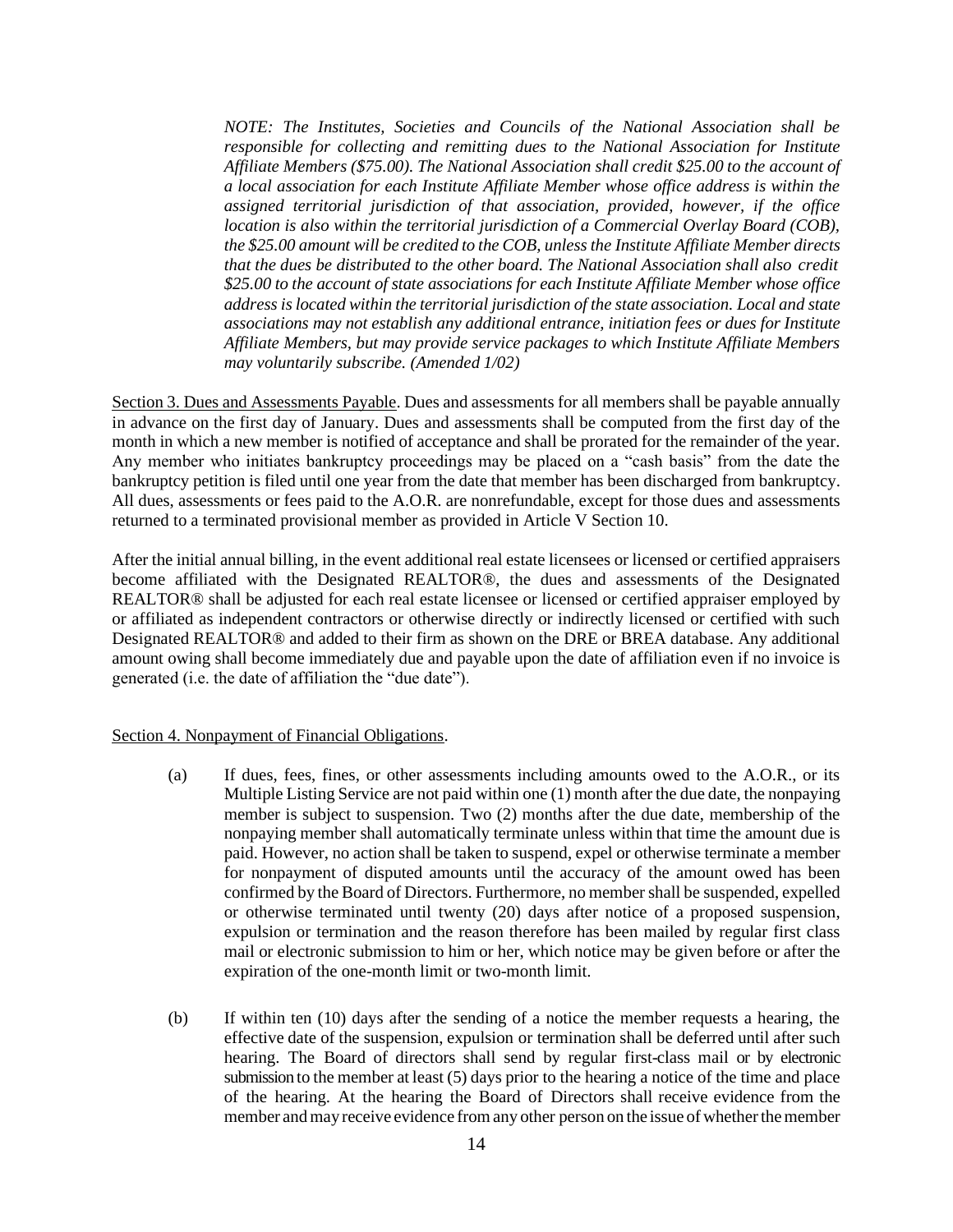was delinquent in the payment of dues, fees, fines or other assessments and on the issue of whether it would be in the best interest of the A.O.R. to suspend, expel or otherwise terminate the member immediately.

- (c) If the Board of Directors determines that the member was delinquent, the Board of Directors may decide, as it deems in the best interest of the A.O.R., to suspend, expel or otherwise terminate the member immediately, or to decline to suspend, expel or terminate the member on condition that the member pay the delinquency on or before a specified date or pay the delinquency in specified installments on or before specified dates. The member shall be automatically suspended, expelled or otherwise terminated without further hearing if the member fails to perform such condition.
- (d) Any suspension or expulsion occurring after a hearing shall be effective five (5) days after notice thereof is mailed or electronically sent to the member, subject to the right of the Board of Directors to specify that the suspension, expulsion or termination shall become effective upon the entry, in a suit by the A.O.R. for declaratory relief, of final judgment of a Court of competent jurisdiction declaring that the suspension, expulsion or termination violates no rights of the member.
- (e) In the event the membership of a real estate licensee or certified or licensed appraiser who holds REALTOR® membership is terminated for nonpayment of A.O.R. dues, fees, fines or other assessments and the licensee or appraiser remains affiliated with the same firm, the dues obligation of the Designated REALTOR®, as set forth in this Article IX, Section 2(b), will be increased to reflect the addition of a non-member licensee or appraiser. Dues shall be calculated from the first day of the current fiscal year and are payable within thirty (30) days of the notice of termination.

Section 5. Reinstatement After Termination for Nonpayment of Financial Obligations. A former member who has had his or her membership terminated for nonpayment of dues, fees, fines, or other assessments duly levied in accordance with the provisions of these Bylaws or the provisions of other Rules and Regulations of the A.O.R. or any of its services, departments, divisions or subsidiaries may apply for reinstatement in a manner prescribed for new applicants for membership, only after making payment in full of all past due accounts, together with interest at the rate of ten (10%) percent per annum on each item comprising the accounts, from its due date until paid, and after complying with all sanctions imposed by a disciplinary panel together with the payment of the application fee required of new applicants.

Section 6. Deposit. All monies received by the A.O.R. for any purpose shall be deposited to the credit of the A.O.R. in a financial institution or institutions selected by resolution of the Board of Directors.

Section 7. Notice of Delinquent Dues, Fees, Fines, Assessments and Other Financial Obligations of Members. All delinquent dues, fees, fines, assessments or other financial obligations to the A.O.R. or its Multiple Listing Service shall be noticed to the delinquent member in writing, including by electronic means, setting forth the amount owed and due date.

## <span id="page-18-0"></span>**ARTICLE X – OFFICERS AND DIRECTORS**

Section 1. Officers. The elected officers of the A.O.R. shall be: a President, a President-Elect, a Secretary and a Treasurer. The offices of Secretary and Treasurer may be held by the same person, otherwise, no person may hold more than one office at the same time. The President-Elect shall automatically ascend to the presidency at the end of his or her term as President-Elect unless for some reason he or she were stripped of office while President-Elect. The Executive Vice President is the chief staff person of the A.O.R. but is not an officer or member of the Board of Directors.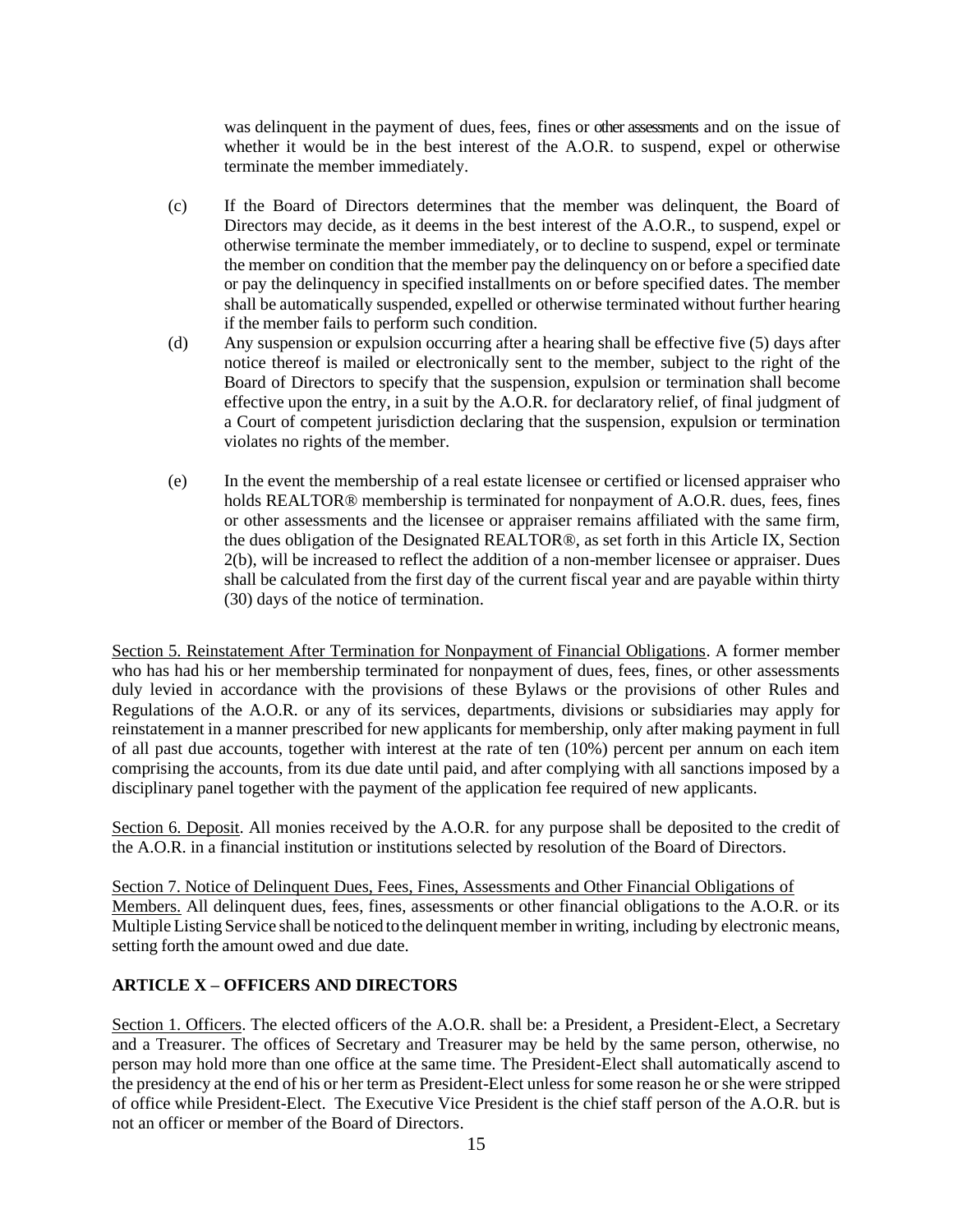The Officers shall be elected by the Board of Directors and serve for terms of one (1) year beginning on the first day of January or until their successors are elected, whichever shall last occur. The term of the Immediate Past President serving by designation is one year. The Treasurer will serve a two (2) year term.

Officers except the Executive Vice President shall be REALTOR® members and shall have been REALTOR® Members in good standing for at least two (2) years prior to serving.

The President Elect shall have served on the Board of Directors for at least one (1) year within the previous three (3) years prior to assuming office and shall be an elected member of the Board of Directors during their term of office.

Section 2. Powers and Duties of Officers. The powers and duties of the officers shall be such as their titles, by general usage, would indicate and such as may be assigned to them by the Board of Directors. It shall be the duty of the Secretary to keep the records of the Board of Directors and to carry on all necessary correspondence with N.A.R. and C.A.R.

Section 3. Board of Directors. The governing body of the A.O.R. shall be a Board of Directors consisting of the elected officers and nine (9) REALTOR® members of the A.O.R. All directors, including elected officers and the Immediate Past President have one vote. Elected Directors shall be elected to serve for terms of three years, except that at organization, one-third of the elected Directors shall be elected for terms of one, two and three years, respectively, or for lesser terms as may be necessary to complete the first fiscal year. Thereafter, as many Directors shall be elected each year as required to fill vacancies. The ex-officio members shall be the President, Immediate Past President and Chairperson of the Multiple Listing Service. The Executive Officer shall serve, without the right to vote. If the Immediate Past President is unable or unwilling to serve in this capacity as a Director, the Board of Directors, in accordance with the procedures for filling vacancies, may, but is not required to, fill the open seat with another Director to serve the remainder of the term otherwise reserved for the Immediate Past President. The term of Immediate Past President serving by designation is one year.

Section 4. Powers and Duties of the Board of Directors. Subject to the provisions of the California Nonprofit Corporation Law and any limitations in the Articles of Incorporation or Bylaws relating to action required to be approved by the members or a majority of all the members, the activities and affairs of the A.O.R. shall be conducted by and all management powers shall be exercised by or under the direction of the Board of Directors. The Board of Directors may delegate the management of the activities of the A.O.R. to any committee so long as the ultimate direction is provided by the Board of Directors. The Board of Directors shall conduct business of the A.O.R. and make rules and regulations consistent with these Bylaws, Constitution, and Bylaws of the California Association of REALTORS®, Code of Ethics andConstitution and Bylaws of the National Association of REALTORS® and the laws of the State of California.

A Director will cease to be a member of the Board of Directors if they cease to be a REALTOR® member in good standing. After 3 absences of the regularly scheduled F.A.R. Director meetings, the individual would cease to be a member of the Board of Directors. Any extraordinary absence is to be cleared through the Executive Committee.

Section 5. Election of Officers and Directors.

(a) Nomination by the Nominating Committee. The Immediate Past President, at least ninety (90) days prior to the Annual Meeting, shall appoint a nominating committee of five (5) REALTOR® Members including himself/herself as Chairperson and shall immediately notify the Membership of this Committee. The Nominating Committee shall nominate a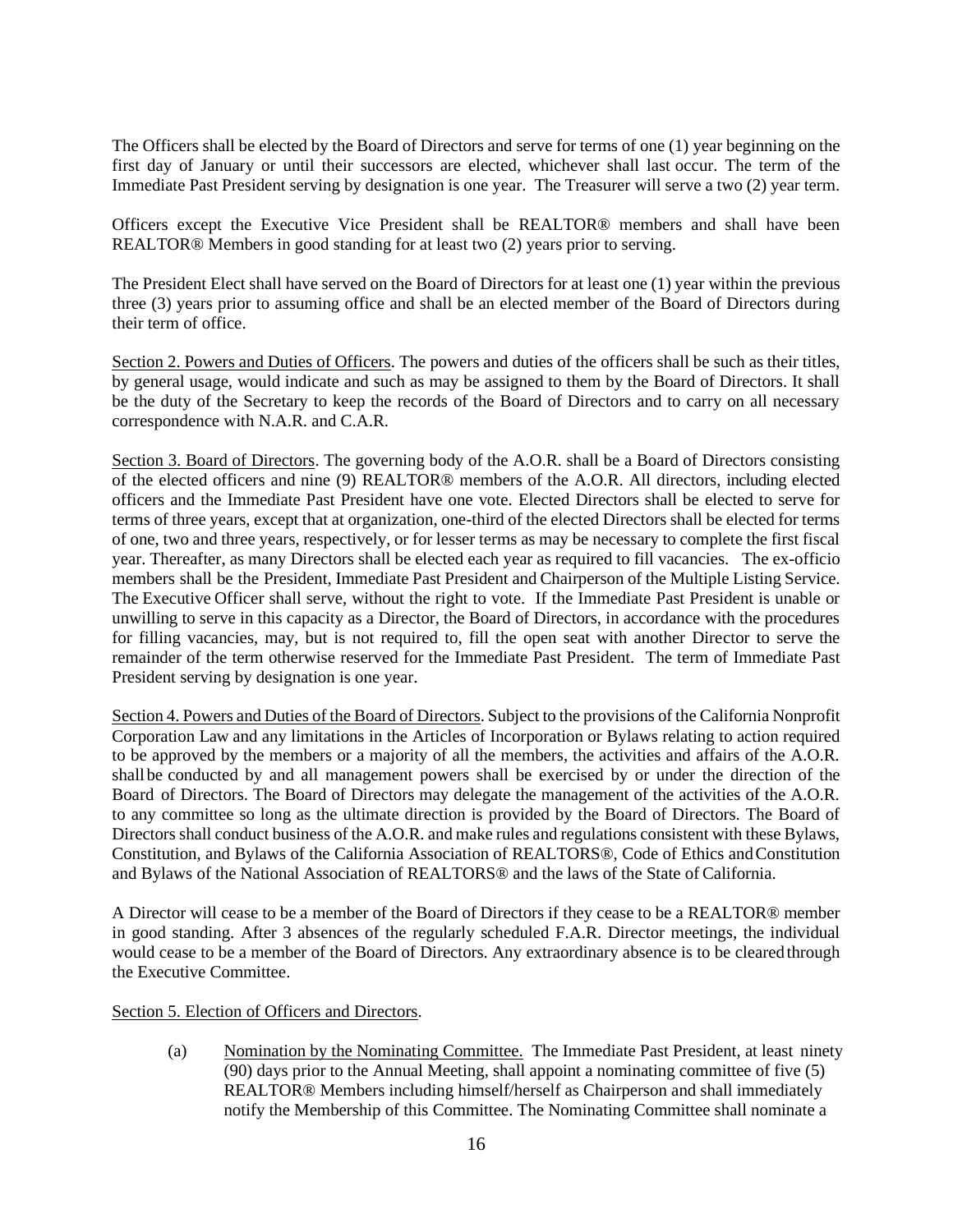slate of REALTOR® members at least equal to the number of vacancies that will occur in the next year. The names of the nominees shall be reported to all REALTOR® Members at least sixty (60) days prior to the annual meeting.

(b) Nomination by Petition. In addition to the slate nominated by the Committee, any other qualified REALTOR® member may be nominated by the Membership by submitting a petition to the Executive Vice President signed by ten (10) REALTOR® members.

The nominees shall be authenticated and the nominations declared closed by the Board of Directors at its regular meeting in the month preceding the Annual Meeting and notice of the list of nominees shall be sent to all REALTOR® members.

(c) Elections. Elections shall be by ballot delivered to the members. The ballot shall contain the names of all candidates and specify the office for which each is nominated. There shall be no proxy votes. No person may be a candidate for more than one position whether nominated by the Nominating Committee or by petition. No More than a single vote may be cast for any given candidate; cumulative voting is prohibited. In case of a tie vote, the issue shall be determined by lot. The candidates receiving the highest number of votes are elected.

\*All notices, reports and ballots in connection with the election or removal of Officers and Directors may be accomplished by personal delivery, first class mail, facsimile, electronic mail or other electronic means.

The current Board of Directors during their June meeting shall elect a President Elect and Treasurer. The incoming Board of Directors shall hold a meeting one week following the Annual Meeting for the purpose of ratifying the appointments of the current President-Elect and Treasurer for the following year. Proxy votes are allowed at this meeting.

Depending on the number of C.A.R. directorships available, the incoming Board of Directors shall appoint the incoming President-Elect, Multiple Listing Service chairperson and the Professional Standards chairman as Directors of the California Association of REALTORS<sup>®</sup> in that order

The remaining Director appointments shall be made by the current President-Elect subject to the approval of the incoming Board of Directors.

Section 6. Vacancies. Vacancies among the officers and the Board of Directors shall be filled by a simple majority vote of the Board of Directors. The term of said appointed board member shall coincide with the term of the vacant seat being filled. If an officer or director is unable to assume office after being elected, his or her seat becomes vacant and shall be filled by the Board of Directors.

Section 7. Removal of Officers and Directors. In the event that an officer or director is deemed to be incapable for any reason of fulfilling the duties for which he or she is elected, but will not resign from office voluntarily, the officer or director may be removed from office under the following procedure:

- (a) A petition requiring the removal of an officer or director and signed by not less than a majority of all directors shall be filed with the President, or if the President is the subject of the petition, with the next ranking officer, and shall specifically set forth the reasons the individual is deemed to be disqualified from further service.
- (b) Upon receipt of the petition, and not less than twenty days or more than forty-five days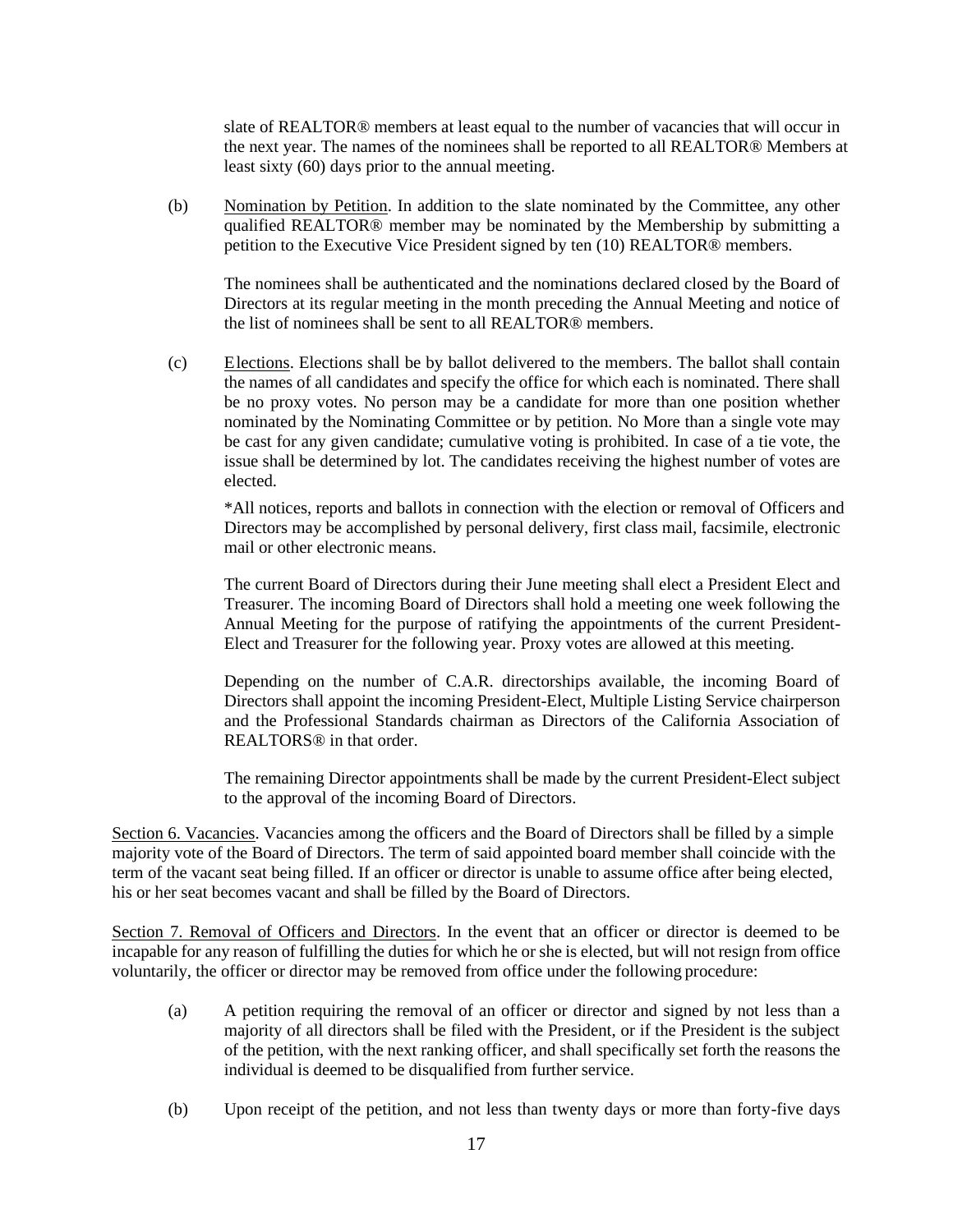thereafter, a special meeting of the Board of Directors of the A.O.R. shall be held. The sole business of the meeting shall be to consider the charge against the officer or director, and to render a decision on such petition.

(c) The special meeting shall be noticed to the Board of Directors at least ten days prior to the meeting, and shall be conducted by the President unless the President's continued service in office is being considered at the meeting. In such case, the next ranking officer will conduct the meeting. Provided a quorum is present, a three-fourths vote of members present and voting shall be required for removal from office.

Section 8. Expenditures. The Board of Directors shall administer the day-to-day finances of the A.O.R. Adopt and adhere to, when possible, an annual budget. However, the Board of Directors shall not authorize the expenditure of more than ten percent (10%) of the annual budget on any one capital purchase or indebt the Association without having obtained the approval of a majority of the voting Membership, a quorum having been obtained.

## <span id="page-21-0"></span>**ARTICLE XI – MEETINGS**

Section 1. Annual Meetings. The Annual meeting of the A.O.R. shall be held during June of each year, the date, place and hour to be designated by the Board of Directors.

Section 2. Meetings of Directors. Regular meetings of the Board of Directors shall be held on the third (3rd) Thursday of each month or on such alternative date as may be approved by the Board of Directors. Notice of all regular meetings of the Board of Directors shall be given at least twenty-four (24) hours prior to the meeting.

Section 3. Special Meetings. Special meetings of the Board of Directors may be called at any time by the President or upon written request of at least two (2) other Directors. All Directors shall be given at least a twenty-four (24) hour notice of the time, date and location of the meeting. Said notice may be personally delivered or may be placed in the U.S. Mail and addressed to the Director at his place of business in sufficient time to be delivered twenty-four (24) hours prior to the meeting.

Section 4. Other Meetings. Special meetings of the Membership may be called at any time by the President, the Board of Directors or by written petition to the Secretary of at least ten percent (10%) of the REALTOR® members. The President shall choose the date, time and location of the special meeting. If called by the Board of Directors or by petition, the President shall choose a date for the meeting no less than ten (10) days and no more than thirty (30) days from the date of the request. Notice of any special meeting of the Membership shall be given to all of the members no less than ten (10) days prior to the meeting.

Section 5. Quorum. A quorum for the transaction of business by the general membership shall consist of ten percent (10%) of the REALTOR® members but no less than fifty (50) members. A quorum for the transaction of business by the Board of Directors shall consist of a majority of the Directors.

## <span id="page-21-1"></span>**ARTICLE XII – COMMITTEES**

Section 1. Standing Committees. The President shall appoint from among the REALTOR® members, subject to confirmation by the Board of Directors, the following standing committee chairpersons:

| Budget & Finance | Grievance | <b>Multiple Listing Service</b> |
|------------------|-----------|---------------------------------|
|------------------|-----------|---------------------------------|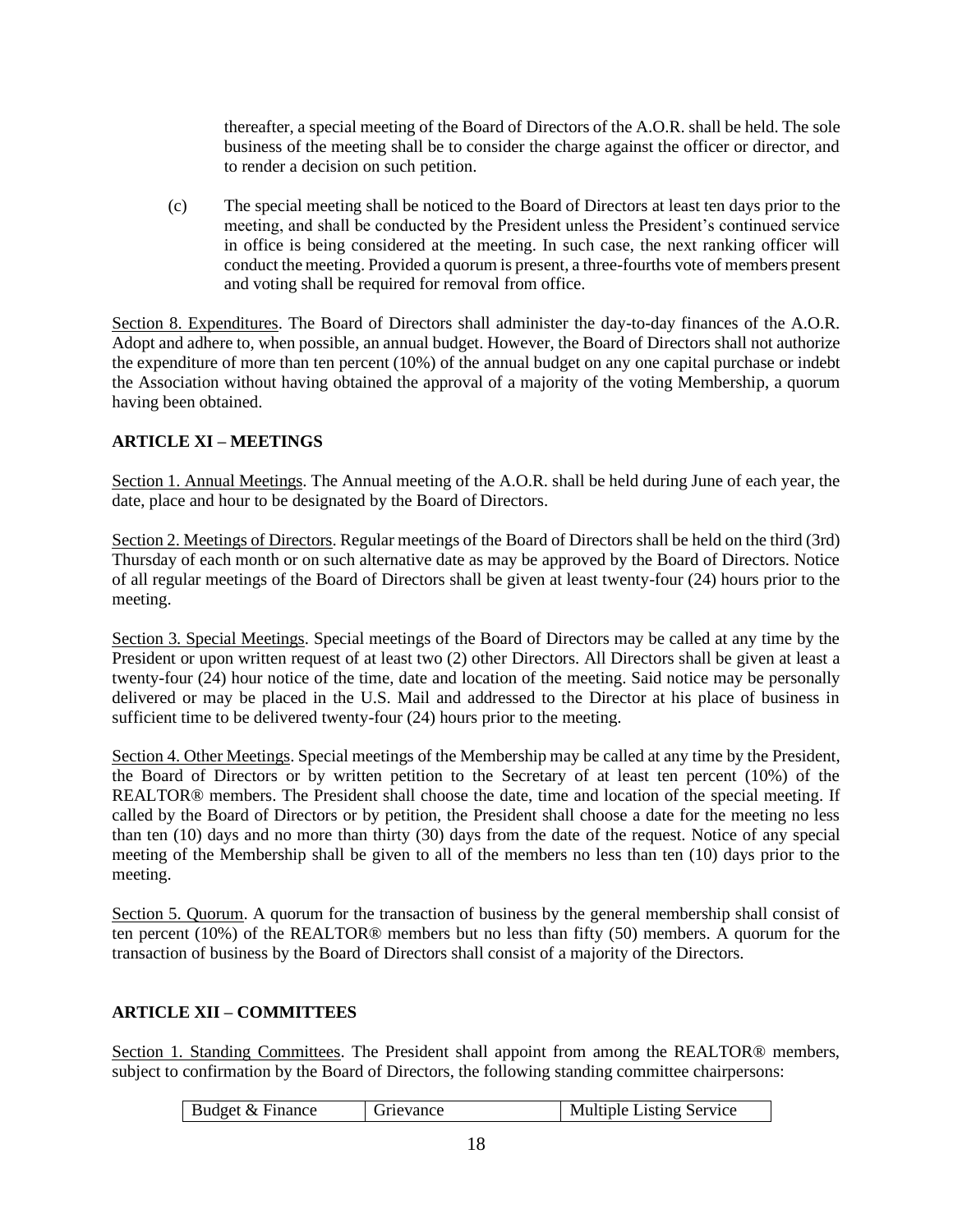| Executive | Diversity  | <b>Professional Standards</b> |
|-----------|------------|-------------------------------|
| Education | Membership | <b>Strategic Planning</b>     |

Section 2. Special Committees. The President shall appoint, subject to confirmation by the Board of Directors, special committees as deemed necessary.

Section 3. Term of Committee Appointments. Committee members shall be appointed to one (1) year terms except that the members of the Grievance, Strategic Planning and Professional Standards committees shall be appointed to staggered three (3) year terms.

Section 4. Organization. All committees shall be of such size and shall have duties, functions and powers as assigned by the Board of Directors except as otherwise provided in these Bylaws.

Section 5. Executive Committee. The Executive Committee shall consist of six (6) members plus the Executive Vice President who shall be non-voting. The members shall be the President who shall chair the committee, the President-Elect, Immediate Past President, Treasurer, Chair and Past Chair of the Fresno Multiple Listing Service.

Section 6. Budget & Finance Committee. The Budget & Finance Committee shall consist of the Executive Committee, chaired by the Treasurer. The Executive Vice President shall be a non-voting member.

Section 7. President. The President shall be an ex-officio non-voting member of all standing committees and shall be notified of their meetings.

Section 8. Removal. The President shall have the power, subject to confirmation by the Board of Directors, to remove any member from a committee.

## <span id="page-22-0"></span>**ARTICLE XIII – FISCAL YEAR**

Section 1. Fiscal Year. The fiscal year of the A.O.R. shall be the calendar year beginning January 1 and ending December 31.

## <span id="page-22-1"></span>**ARTICLE XIV – RULES OF ORDER**

Section 1. Robert's Rules of Order. Robert's Rules of Order, Latest edition, shall be recognized as the authority governing the meetings of the A.O.R., its Board of Directors, and committees, in all instances wherein its provisions do not conflict with the California Nonprofit Corporations Code or these Bylaws.

## <span id="page-22-2"></span>**ARTICLE XV – AMENDMENTS**

Section 1. Amendment Upon Majority Vote of Membership. The Board of Directors may amend these Bylaws. However, the Board of Directors shall first obtain a majority vote of a quorum of the REALTOR® members before any amendment may take effect. The membership must be given at least 10 days notice of the vote and the voting procedure shall be in the same manner as the election of Directors.

In addition, the Board of Directors may, at any regular or special meeting of the Board of Directors at which a quorum is present approve amendments to the Bylaws which are mandated by the N.A.R. policy or set forth in the C.A.R. Model Bylaws, or as otherwise permitted in California Corporation Code, Section 7150.

Section 2. Approval of Amendments by N.A.R. Amendments to these Bylaws affecting the admission or qualification of REALTORS® and Institute Affiliate members, the use of the terms REALTOR® and REALTORS®, or any alteration in the territorial jurisdiction of the A.O.R. shall become effective upon